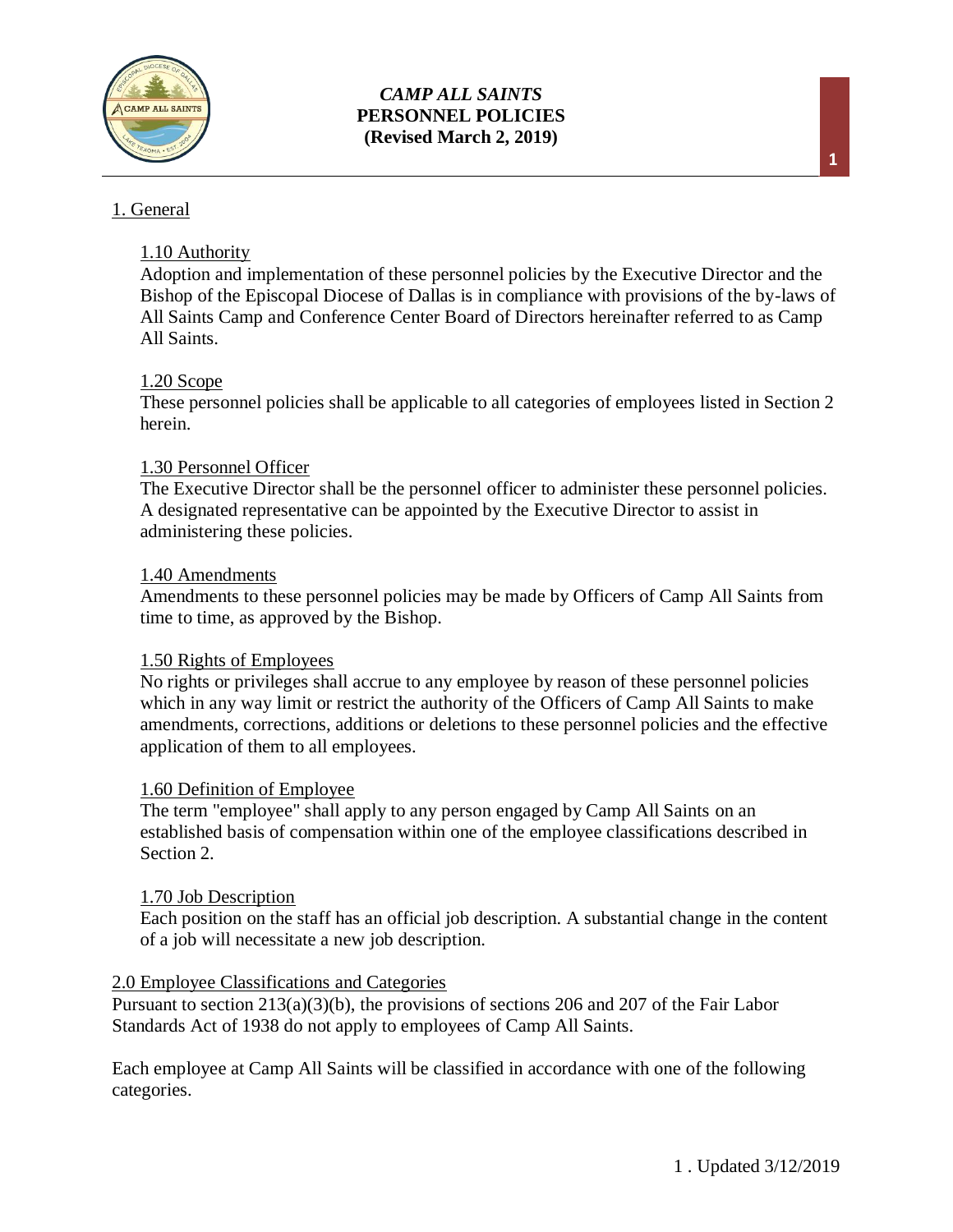## 2.10 Category I

The full-time, year-round, salaried position of Executive Director, appointed by the Bishop in keeping with the by-laws of Camp All Saints. These employees regularly receive a predetermined amount of compensation each pay period. The predetermined amount cannot be reduced because of variations in the quality or quantity of the employee's work. Subject to exceptions listed below, an exempt employee must receive the full salary for any week in which the employee performs any work, regardless of the number of days or hours worked. Exempt employees do not need to be paid for any workweek in which they perform no work.

## 2.20 Category II

Full-time, year-round, salaried staff, employed to perform administrative, creative professional, executive, or learned professional responsibilities. These employees regularly receive a predetermined amount of compensation each pay period. The predetermined amount cannot be reduced because of variations in the quality or quantity of the employee's work. Subject to exceptions listed below, an exempt employee must receive the full salary for any week in which the employee performs any work, regardless of the number of days or hours worked. Exempt employees do not need to be paid for any workweek in which they perform no work.

## 2.30 Category III

Full-time, hourly staff, employed to perform clerical, housekeeping, kitchen, program, or maintenance functions. To qualify for the category, the employee must work more than 1,500 hours per calendar year.

## 2.40 Category IV

Part-time, hourly staff, employed to perform clerical, housekeeping, kitchen, program or maintenance functions on a temporary or "on call" basis. Employees in this category work 1,500 hours or less per calendar year.

## 2.50 Category V

Full-time, seasonal, salaried employees employed to perform clerical, housekeeping, kitchen, program, or maintenance functions. Employees in this category work less than 1,500 hours per year.

## 2.60 Category VI

Persons serving Camp All Saints in program, housekeeping, clerical, kitchen, maintenance, or other functions without compensation beyond honoraria and/or the cost of housing, meals, or travel.

## 2.70 Limitations

Individuals in Categories IV, V and VI are not eligible for vacation, paid leave, sick leave, paid holidays or other benefits unless specifically provided for in Section 8 or by statute.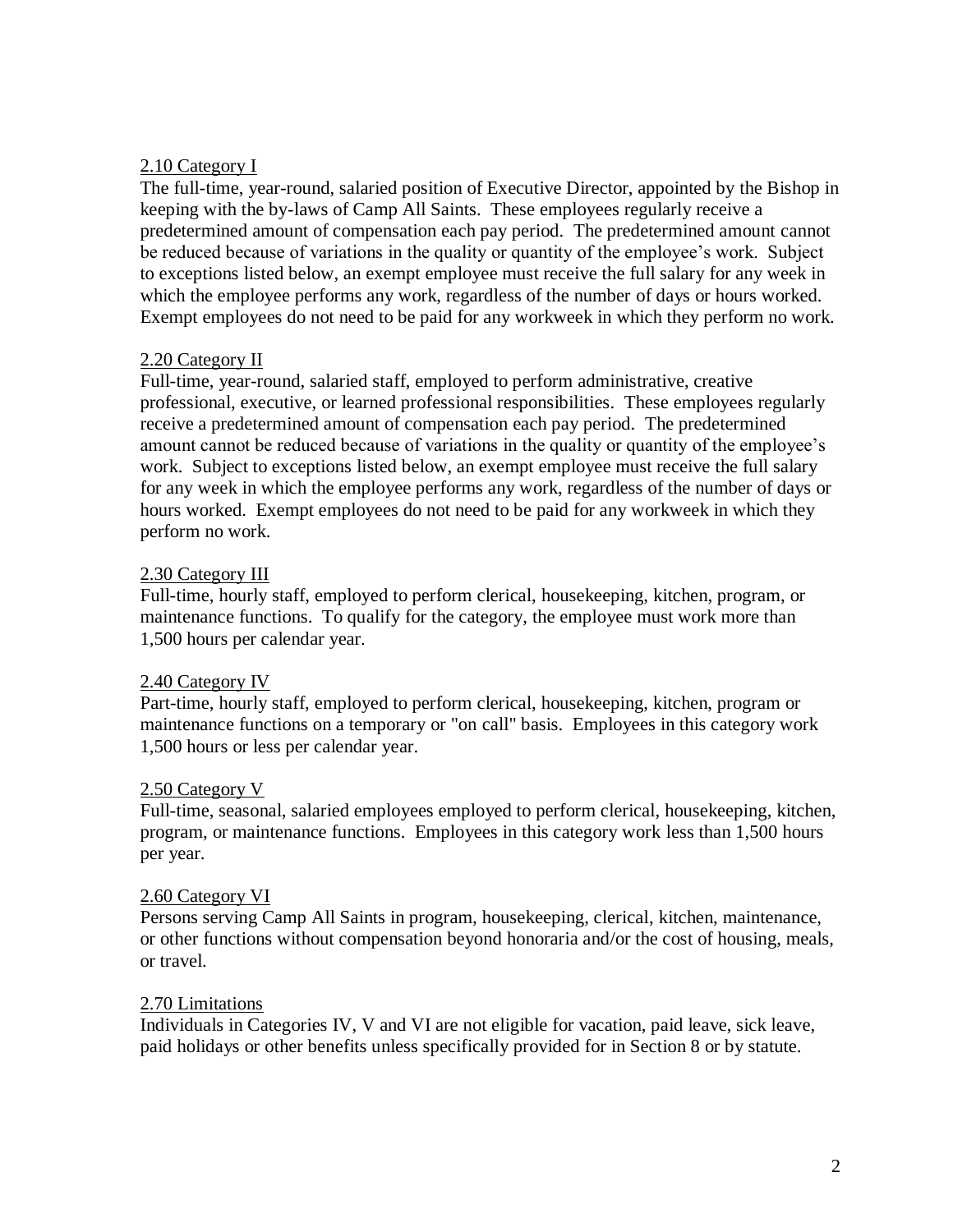

#### 3. Seniority

#### 3.10 General Principle

Normally, no rights shall accrue to any employee by virtue of seniority. The exceptions are as specifically stated in these policies. In the selection of vacation periods and similar matters, where other factors are equal, preference shall be given to the employee in each category with the longest period of full-time service to Camp All Saints.

#### 4. Recruitment and Employment

**HR 3.1** Application and Screening Processes:

#### 4.10 Application Forms

Uniform employment application form for applicants in Categories II, III, IV, V, and VI shall be prepared by the personnel officer or their designated representative for use by such applicants.

#### 4.12 Applicants must complete and have on file

All Saints Application for Employment, including history of previous work experiences and not less than two references. also

- •Background Check Form, and
- •Voluntary Disclosure Form.

#### 4.13 The Interview

Prior to hire, all staff shall be interviewed by the Executive Director, Summer Program Director or a designated Program Director.

Previous work experience and at least 2 references will be verified, and all forms filed in the individuals personnel file along with relevant certifications, written documentation of interview, and results of criminal background check.

#### HR 3.3. **Additional Periodic Screening after initial employment** on an annual basis,

- **HR 4.1** Submit a completed voluntary disclosure form.
- **HR 4.2** Each staff member shall: Undergo a check made with the National Sex Offender Public Registry, and criminal background check.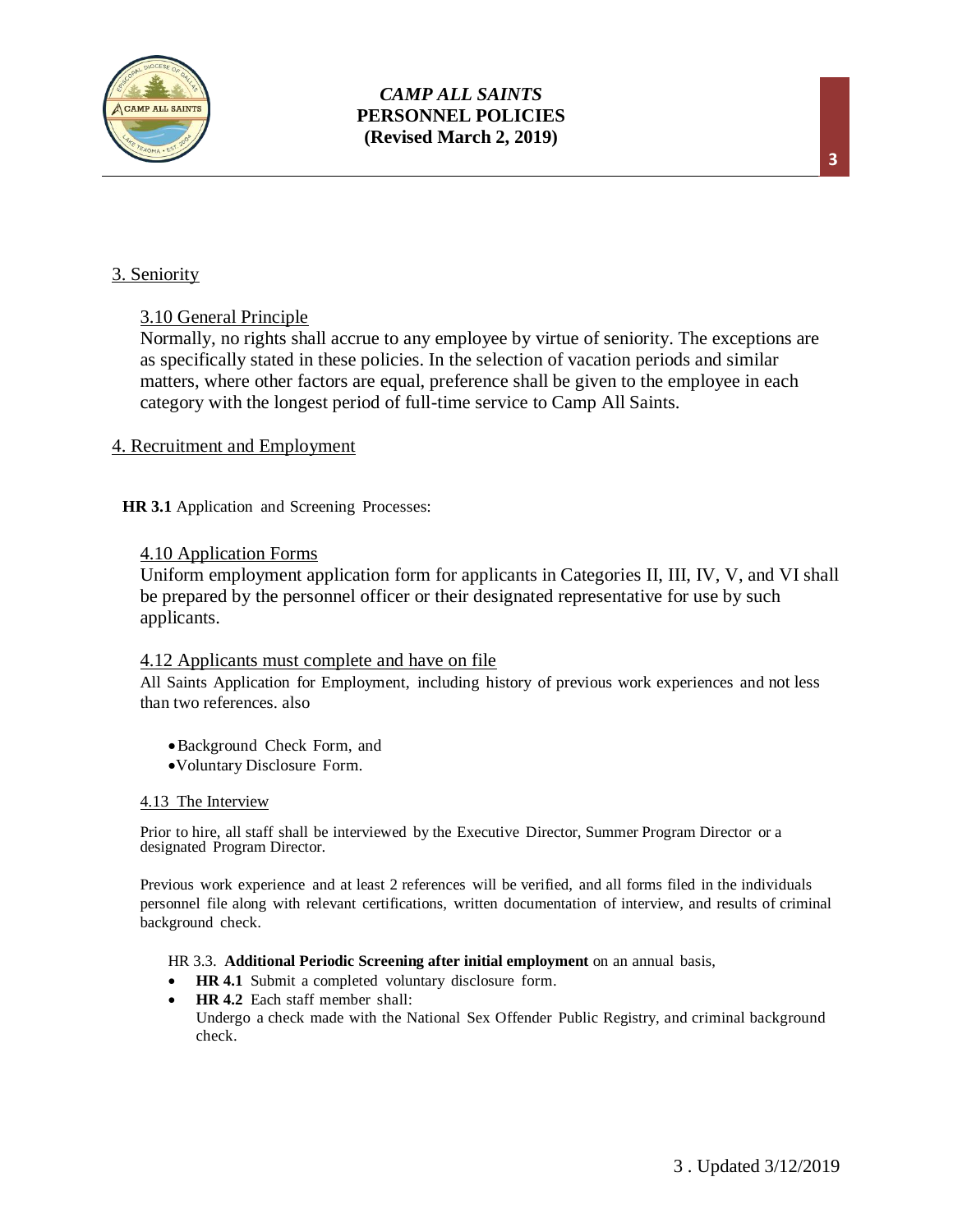## 4.20 Personnel Records

The personnel officer or his designee shall maintain an individual file for each employee containing confidential service records, position description and other pertinent documents. A separate file may be maintained for medical records. Any staff member may examine his/her own personnel file on request within normal business hours and within the presence of the personnel officer.

The file may include, but is not limited to;

- •**HR3** Current Job Application
- •**HR 5.3** Interview notes from the Executive Director or his/her designee
- •**HR 4.1** Voluntary Disclosure Form
- •**HR 4.2** Completed Sex Offender Registry Check
- •**HR 5.1** Completed Criminal Background Search
- •**HR 5.2** Written record of at least two reference checks
- •**HR 5.2** Verification of work & volunteer history on application
- •**HR 7.1** Certificate of Completion for Prevention of Sexual Misconduct training
- •**HR 7.1 F** Certificate of completion for Prevention of Sexual Harassment training
- •Certificate of completion for Safeguarding Gods Children training
- •W-4 Income Tax Withholding Form,
- •1-9 Employee Eligibility Verification Form,
- •Confirmation of Personnel Policy Review,

#### 4.30 Election of Employment Procedures

Category I employees shall be employed in accordance with applicable provisions of the bylaws of Camp All Saints. Employees in other categories shall be employed by the personnel officer, or his/her designated representative, within budget and personnel policies limitations.

#### 4.40 Employment at Will

Camp All Saints does not offer tenured or guaranteed employment. Either the Company or the employee can terminate the employment relationship at any time, with or without cause, with or without notice. This employment at will relationship exists regardless of any other written statements or policies contained in this policy or any other All Saints documents or any verbal statement to the contrary.

## 4.50 Trial Period

Employees in Categories II, III, and IV shall be employed with the understanding that the first thirty days will be considered a trial period. The end of the trial period will provide an opportunity for evaluation. Should the employer choose not to continue employment, the employee may be discharged after payment of salary through the period worked and he/she will not be entitled to termination salary as provided in section 10.30. The completion of this period does not change the employment at will relationship.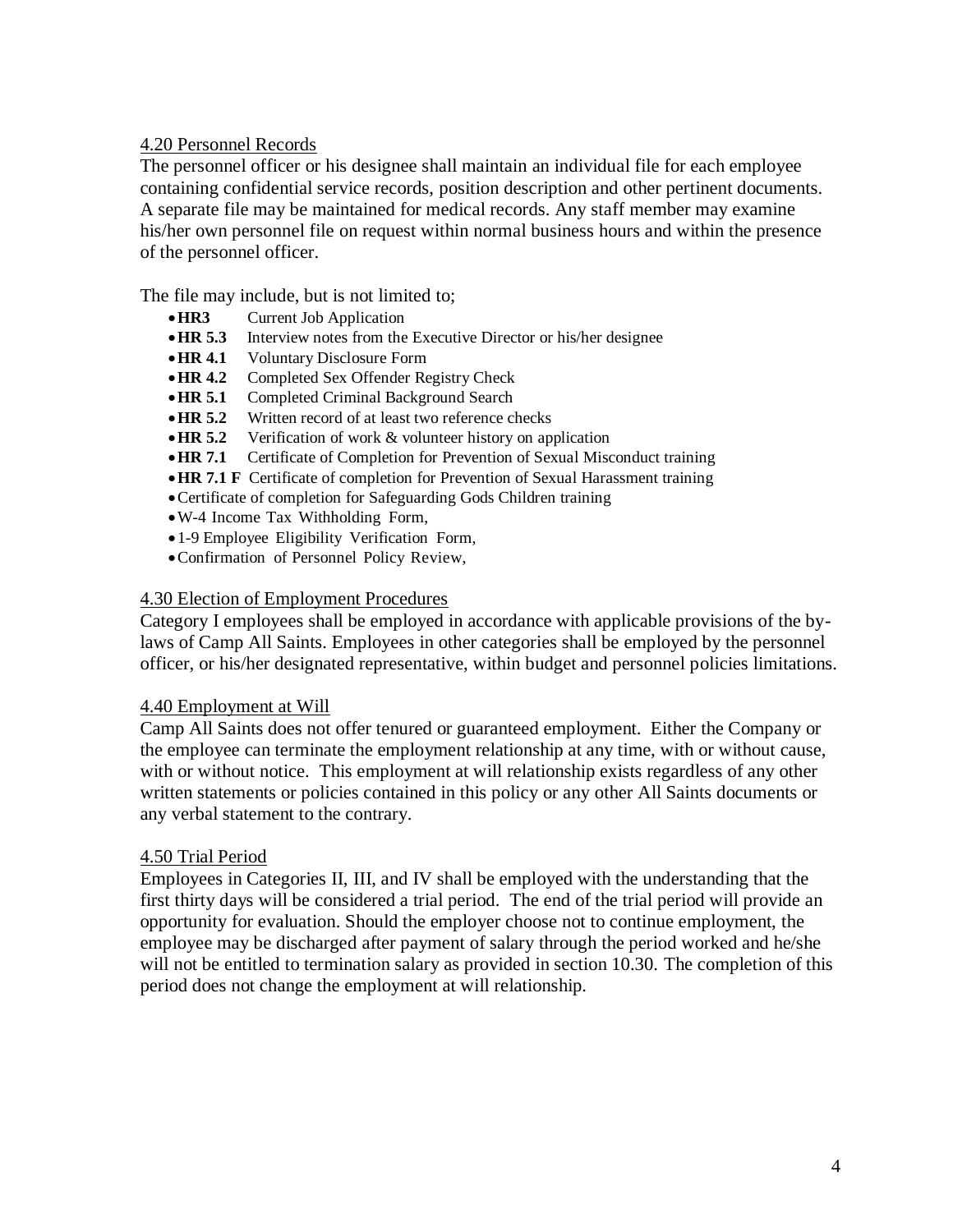

## 4.55 Employer expectations of employees

The employee/volunteer agrees that while in the employ of the Episcopal Diocese of Dallas she/he will:

- 1. Conduct him/herself, both in camp and away from camp, so he/she will be a credit to him/herself and the camp and the Episcopal Diocese of Dallas.
	- 2. Keep hours and habits, which will enable him/her too physically and emotionally, serve the camp in manner consistent with completing duties outlined in the Job Description.
	- 3. Will attend and complete any required training satisfactorily.
- A. There will be no consumption of alcohol or use of tobacco products while on duty. Being under the influence of alcohol is prohibited. Similarly, the use of tobacco products in the presence of children is also prohibited. Infractions of these policies may be considered grounds for immediate dismissal.
- B. The use, possession, or being under the influence of any illegal, non-prescribed drugs during the time he/she is employed/or a volunteer for the Episcopal Diocese of Dallas is prohibited. Staff that purchases alcohol or tobacco products for staff who are minors are subject to termination. Any staff member violating this policy is subject to immediate dismissal.
- C. In the event you are not married and accordingly have not been provided a common living space with your spouse there will be no sex.
- D. **(OM-2)** Firearms are not allowed on camp property. If firearms are kept in a personal vehicle, that vehicle will be kept locked while on camp property.

4.57 Conditions which may warrant dismissal

- A. Conditions warranting dismissal, for paid staff and volunteers include, but are not limited to:
	- 1. If funds are lacking due to insufficient revenue from user groups, low camper signup, or other budgeting priorities the executive director retains the right to terminate employment.
	- 2. Conduct either in camp or out of camp, which would reflect unfavorably on the Episcopal Diocese of Dallas.
	- 3. Continued practices harmful to the morale of camp staff.
	- 4. Continued failure to accept and perform the responsibilities of the position.

#### 4.60 Performance Evaluations

Prior to March 1st each year, a written evaluation shall be completed for every employee by his/her supervisor. Evaluations should be done with the employee's input via a two-way conversation. An appropriate performance evaluation form will be completed and signed by both the supervisor and the employee. These will be reviewed by the Executive Director before filing in the individual's personnel file.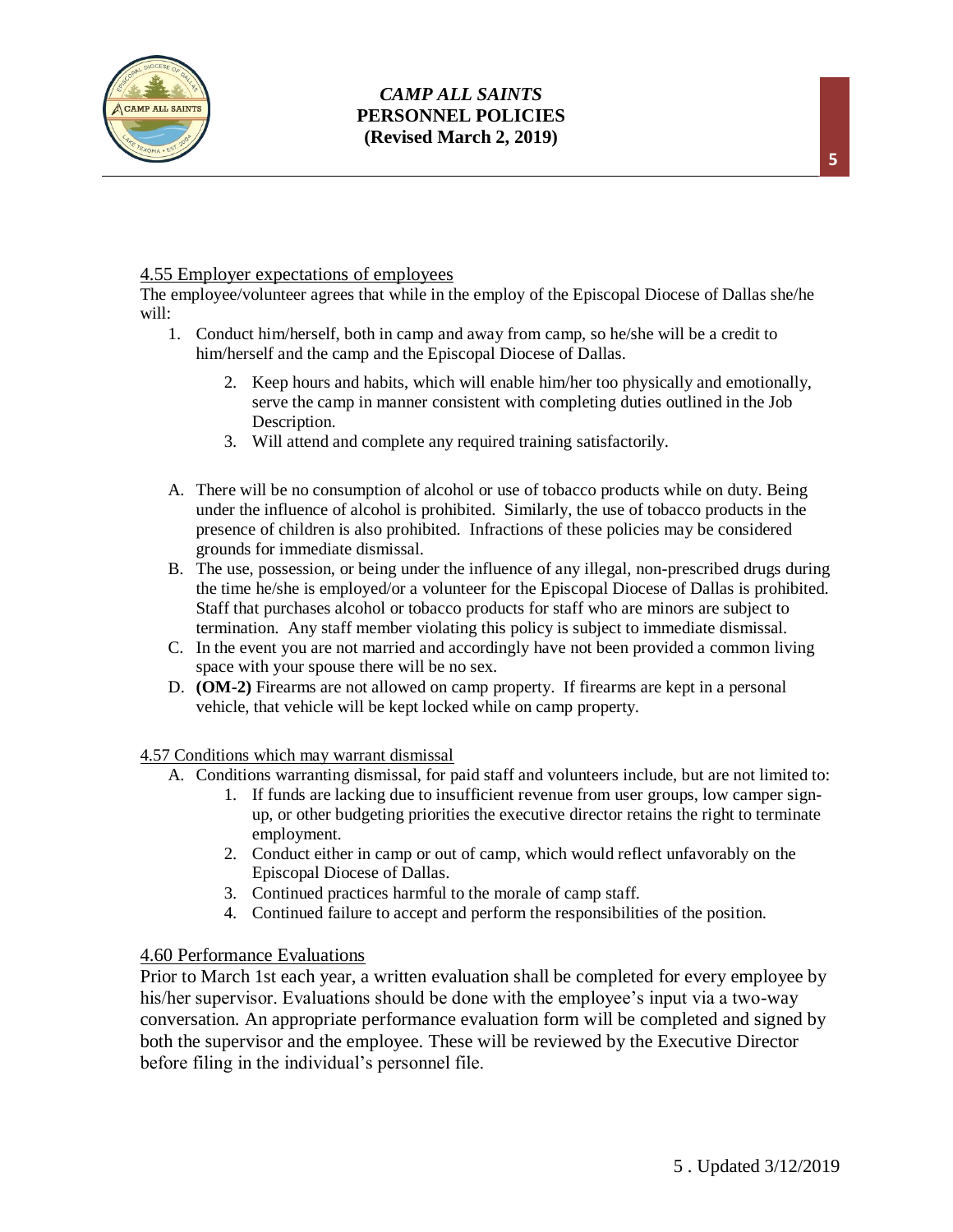4.61 For employees with unsatisfactory evaluations a written one month and three months action plan will be developed in order to improve upon those skills that are lacking. If the employee continues to perform below reasonable expectations, he/she will be terminated at that time.

#### 4.70 Health Examinations

The personnel officer will require each staff/volunteer, with the exception of Camp All Saints Ambassadors, complete a Health History for their file.

#### 4.80 Nondiscrimination in Employment (**HR 7.1)**

It shall be the policy of Camp All Saints to provide equal employment and advancement opportunity for all qualified individuals without distinction or discrimination because of race, color, sex, pregnancy, religion, age, sexual orientation, national origin, physical or mental disability, or status as a disabled veteran, Vietnam veteran or any other protected classification. For further detail, please see "EEO Policy". Exceptions to this policy may be as follows:

#### 4.81 Religion

In those positions in which an understanding of the spirit and purpose of the Episcopal Church is an asset in fulfilling the responsibilities of the positions, preference in employment shall be given to persons maintaining membership in Episcopal congregations.

#### 4.82 Gender

Counselors are required to be assigned to camper cabin groups of the same gender as the counselor.

#### 4.90 Background Checks

Prior to hire, all staff shall be interviewed by the Executive director or a designated representative and must undergo a check made with the National Sex Offender Public Registry and complete background check. Background checks include inquiries of former employers, at least 2 reference checks, driving record checks, a criminal record check. In addition, all employees are required to complete the most current sexual harassment and abuse training as provided by the Episcopal Diocese of Dallas within the first week of employment, and before working with children. Furthermore, an additional check will be made annually with the National Sex Offender Public Registry.

Camp All Saints is committed to a safe and civil educational environment for all employees, guests, volunteers and patrons, free from harassment, intimidation or bullying. "Harassment, intimidation or bullying" means any intentional written, verbal, or physical act, including but not limited to one shown to be motivated by any characteristic regarding (race, color, religion, ancestry, national origin, gender, sexual orientation or mental or physical disability), or other distinguishing characteristics. Violation of this policy is grounds for termination.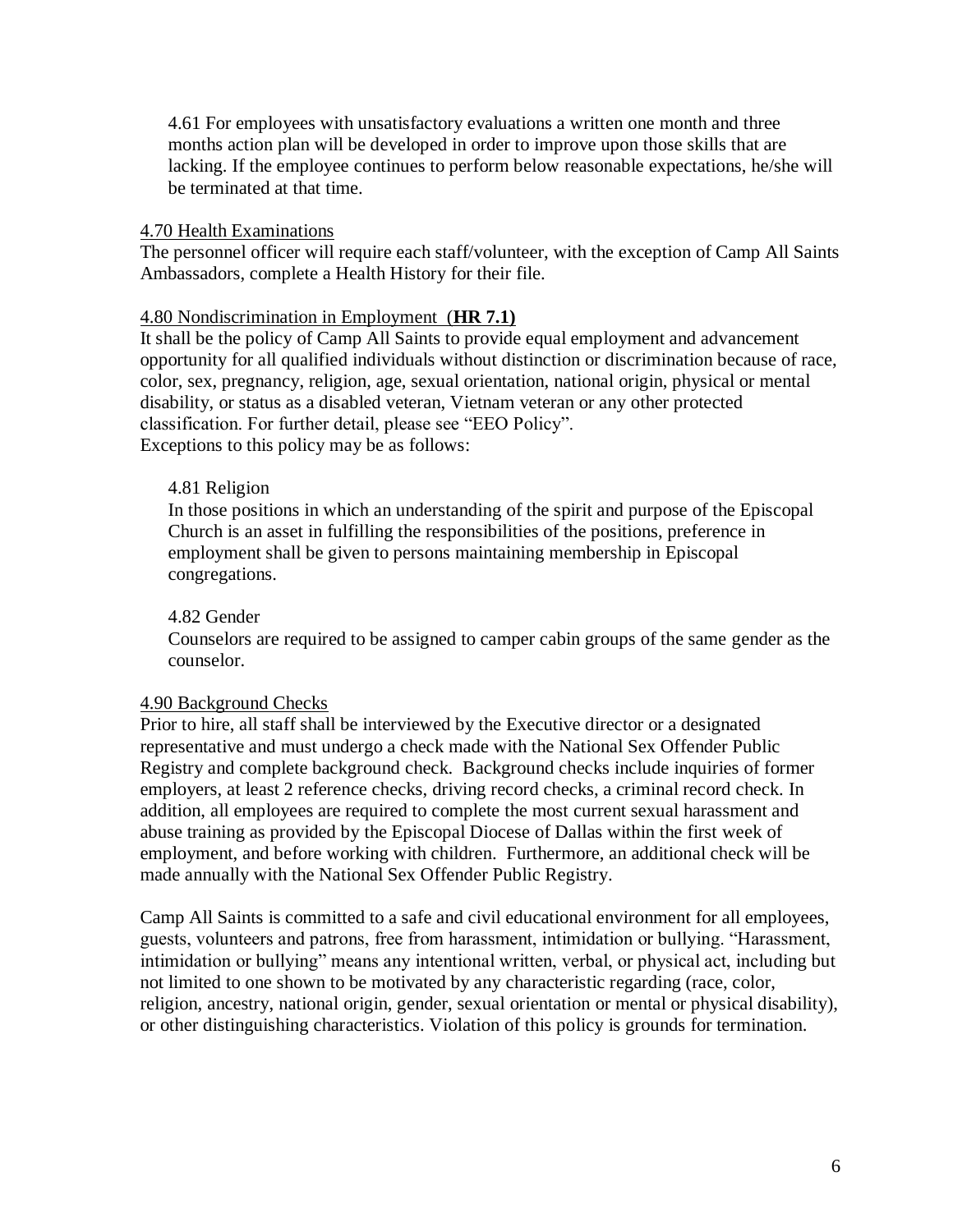

## 5. Compensation

#### 5.10 Salary Ranges

The salary and other allowances for category I employees shall be approved by the Bishop. The Executive Director shall approve the salaries and other allowances to be paid to all employees in categories II, III, IV, V, and VI.

## 5.13 Transportation to and from camp.

Transportation to and from camp is the responsibility of all staff & volunteers unless, due to exceptional circumstances, other arrangements have been made with the executive director prior to trip having been made.

#### 5.20 Reviews

Salaries and benefits for Category I employees shall be reviewed by the Bishop annually. Salaries and benefits for Categories II, III, IV, V, and VI employees, shall be reviewed by the Executive Director annually.

#### 5.30 Overtime

Those employees who are paid by the hour shall receive compensation for their employment in excess of forty hours in a workweek at a rate of one and one-half times the regular rate at which they are employed.

#### 5.40 Housing

When on duty as part of any All Saints program, staff may be required to remain on campus. In order to facilitate this requirement, staff may be provided a residence on site. This residential space is provided under the terms of IRC 199(a)(2) and does not constitute a tenant agreement.

#### 5.60 Pay Periods

#### 5.61 Summer Staff and Counselors

These employees shall be paid semi-monthly on the fifteenth and the last day of the month. Final paychecks shall be paid upon the satisfactory completion of the terms of an employee's Letter of Intent, including receipt of their final evaluation.

## 5.62 Other Employees

Other employees shall be paid semi-monthly on the fifteenth and the last day of each month. If a normal payday falls on Saturday or Sunday, checks shall be issued on the preceding Friday.

**7**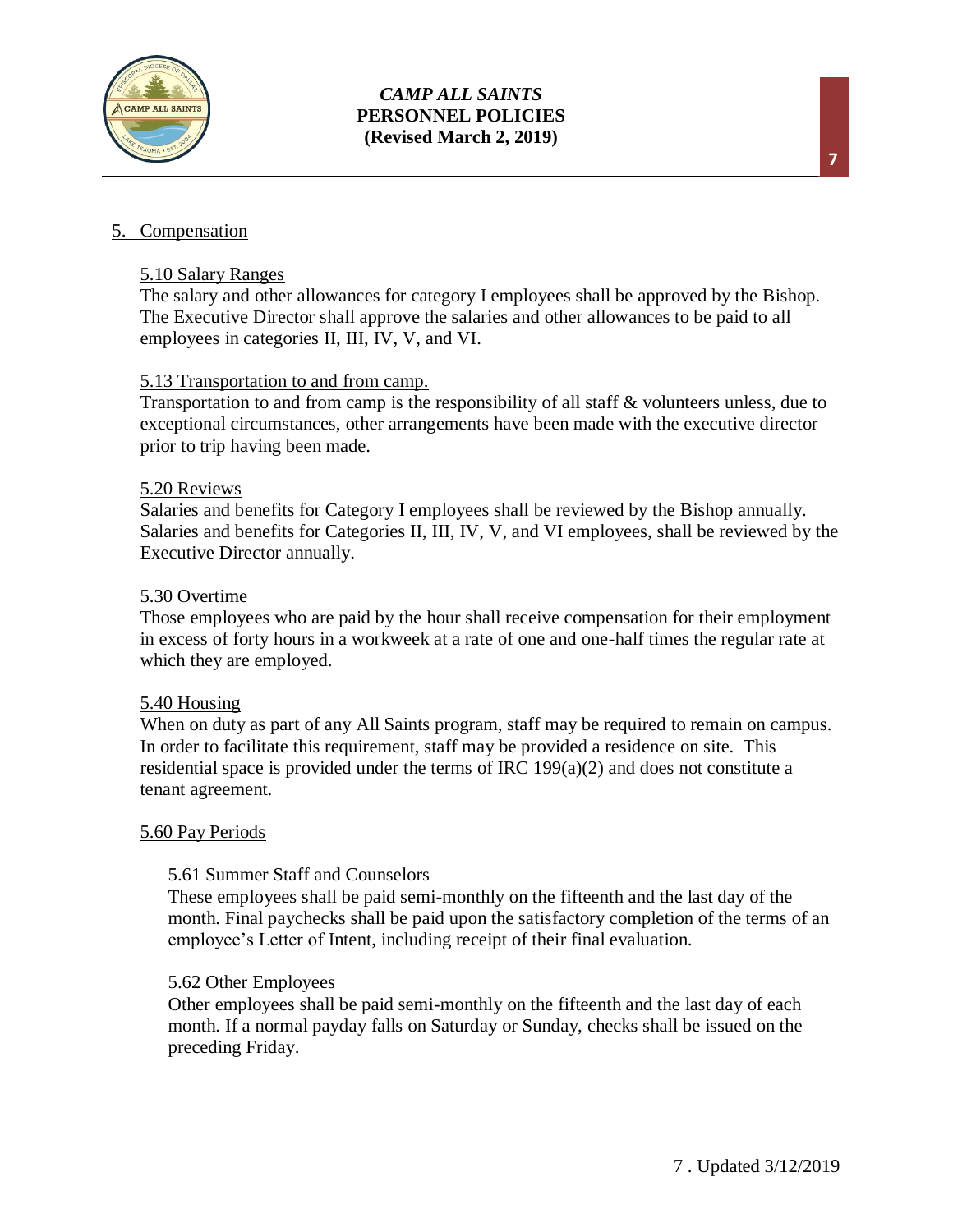5.63 All salaries are subject to applicable federal and state deductions.

## 5.70 Termination Upon Death

In the event of a death of an employee in Category I and II, salary shall be paid to a surviving spouse through the month in which the death occurs, plus one additional month. When no spouse survives, decision concerning payment to other surviving dependents shall be made by the Executive Director or the Bishop.

6. Reimbursable Expenses: On occasion one or more staff may be required to travel to and from Camp All Saints for any number of reasons. These may include, but are not limited to; continuing education, marketing, regular or occasional meetings with the Diocese, purchases that cannot be made online are just a few examples. It is understood that these expenses will be approved prior to their being incurred and are part of the operating budget of the camp. If an expense is not approved the employee may risk the expense will not be paid for by Camp All Saints or the Episcopal Diocese of Dallas. Below are a list of approved expenses, which need to be calculated into a budget request for an approved trip for the camp. It is understood that on a trip a person may run into "incidental" or unanticipated expenses. In such instances it is encouraged that a quick call home be made if such an expense exceeds \$500.00 for verbal approval over the phone prior to making any such commitment.

## 6.10 Transportation

## 6.11 Air

Regular coach or tourist fare when such accommodations are available within the requirements of the employee's itinerary; first class when coach facilities are not available.

6.12 Rail and Bus Regular fare.

## 6.13 Employee's Vehicle

To be used only when a Corporation-owned vehicle is not available and with prior approval of the Executive Director, reimbursement to be at the current Federal IRS rate per mile plus toll and parking charges.

## 6.14 Rented Vehicle

Full charges allowed, but only when common carrier transportation is not available within employee's itinerary requirements.

## 6.15 Other

Taxicab, airport bus, subway and similar fares will be allowed in full; however, the employee will be expected to use the most economical form of transportation possible within the requirements of the itinerary.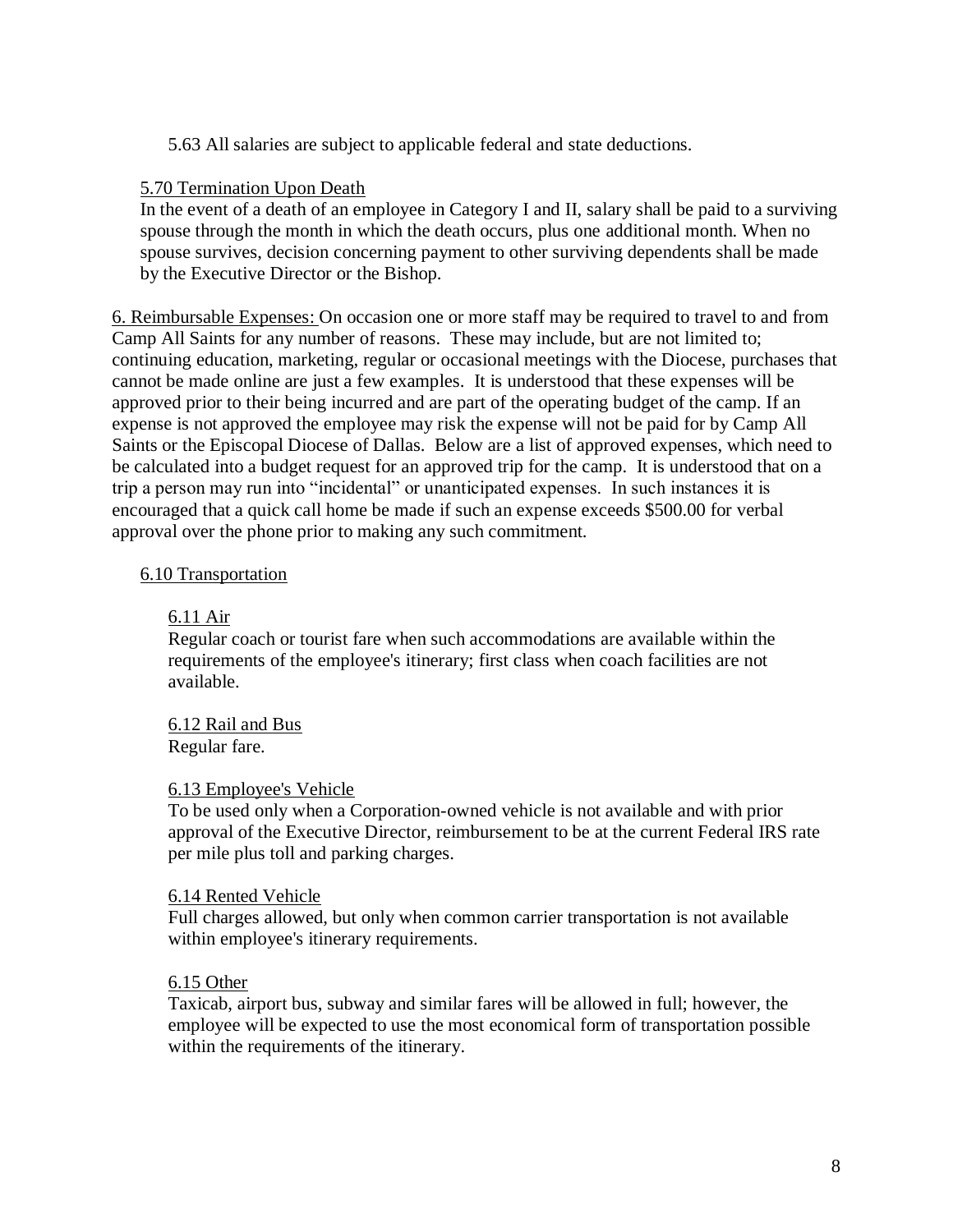

## 6.20 Hotel-Motel

Single occupancy accommodations in a first-class hotel or motel at the minimum rate or the lowest rate available. When members of the family of an employee accompany the employee, reimbursement shall be based on the minimum rate for single occupancy accommodations.

## 6.30 Laundry and Valet

On itineraries extending beyond one week, laundry and valet charges will be allowed.

#### 6.40 Meals

Reimbursement for actual amounts expended, including gratuities. Reimbursement for bar bills will not be allowed.

#### 6.50 Gifts

When meals and/or room has been provided in a private home to an employee, the expense of a gift to the hostess in a reasonable amount, shall be considered appropriate expense and reimbursable to the employee.

#### 6.60 Guest Meals

When approved by the personnel officer, reimbursement in reasonable amounts will be made for meals for guests when on Corporation business.

#### 6.70 Telephone

Reimbursement will be made for business calls while traveling and for toll charges incurred on behalf of Camp All Saints by the employee on his/her home or cellular telephone.

#### 6.80 Accounting for Expenses

Expense vouchers presented by employees for reimbursement of business expenses and charges made by employees to Camp All Saints's accounts shall be reviewed by that employee's supervising manager. The expense vouchers shall include supporting data such as receipts, charge slips, etc. Expense vouchers shall be submitted within 15 days of the expenditures. The Executive Director's expense vouchers will be reviewed by the Treasurer, or his designated representative.

## 6.81 Credit Cards and Travel Advances

Travel advances may be made to employees or debit cards may be issued at the discretion of the Executive Director. When debit cards are used, the employee shall retain all receipts to be turned in with a completed expense report and on a monthly basis. Expense reports shall be turned in on the last business day of each month. The Executive Director or his representative will approve these charges monthly. Camp All Saints charge cards will not be used for personal charges.

**9**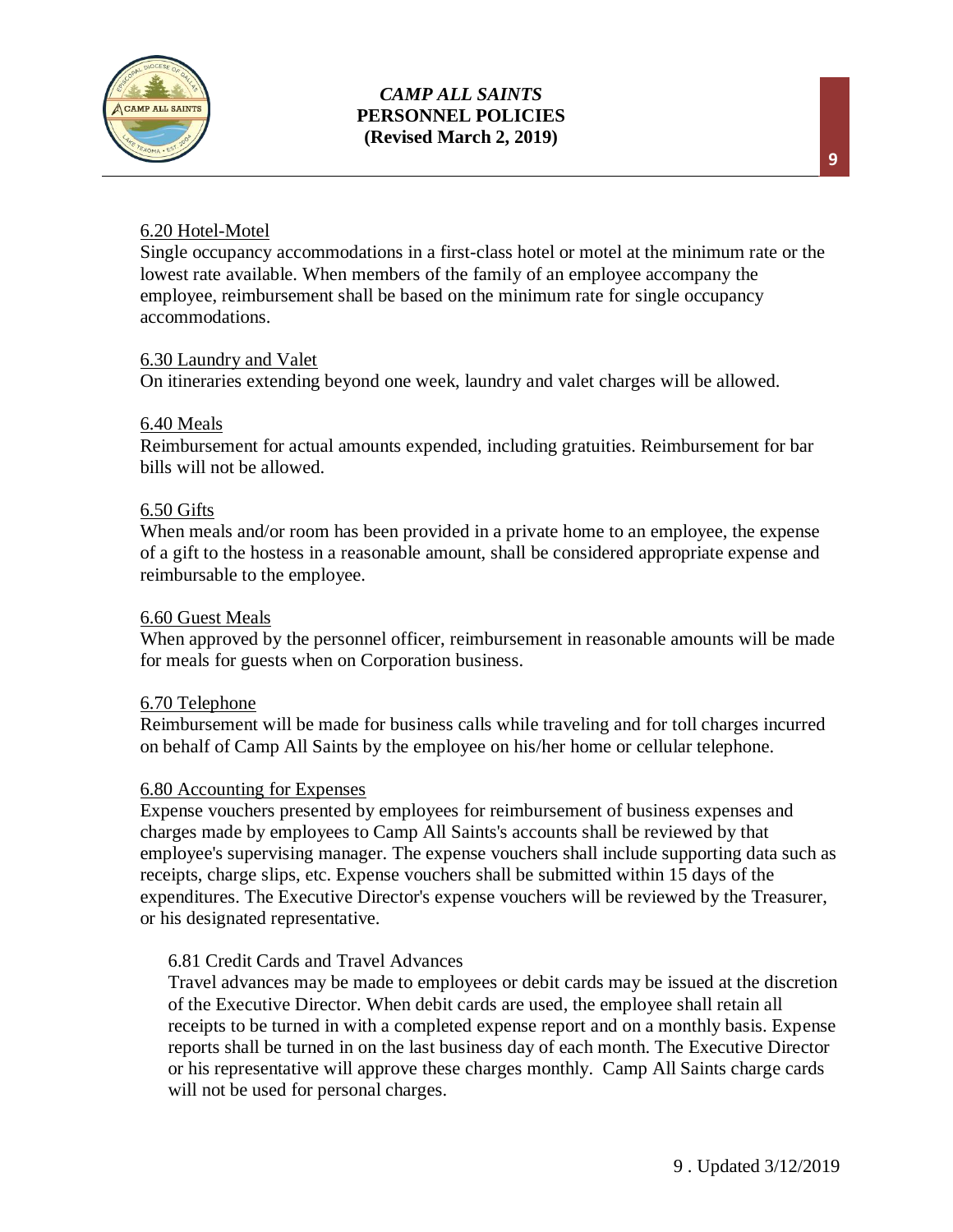## 6.90 Cell Phone Stipend Policy

Eligible employees (below) may receive a cell phone stipend from the All Saints Camp for business related costs incurred when using their personal cell phones. Except for a limited number of positions, All Saints Camp will not own cell phones for the use of individual employees after April 1, 2019.

## I. ELIGIBILITY

a. An employee may be eligible for the stipend if at least one of the following criteria is met, as determined by the employee's Executive Director:

- a. The job function of the employee requires considerable time outside of his/her assigned office, work area, or at irregular hours and the employee must be accessible during those times;
- b. The job function of the employee requires him/her to have wireless data and internet access while off campus; and/or
- c. The employee is designated as a "first responder" to emergencies functioning as an "On Call" program staff person.

## II. STIPEND PLAN:

a. Eligible employees may receive a stipend of \$20, \$50 or \$75 a month upon the approval of the Executive Director. (This is based on estimated required use of personal cell phones) b. Once approved, the employee will be eligible to receive the stipend automatically each month.

c. Monthly text message confirmation will be sent to the employee's cell phone. The employee will be required to respond to the text within 24 hours in order to receive the stipend that month.

## III. OVERSIGHT, APPROVAL & FUNDING

a. The Executive Director is responsible for identifying eligible employees. Each department is strongly encouraged to review whether a cellular device is necessary, and to select alternative means of communication.

b. The Executive Director is responsible for determining employee cell phone needs and assessing each employee's continued eligibility for a cell phone stipend. This includes an annual review to determine continued eligibility of their employees.

c. Stipends are funded by the eligible employee's department.

## IV. EMPLOYEES RIGHTS & RESPONSIBILITIES

- a. The eligible employee is responsible for purchasing a cell phone and establishing and maintaining service with the cell phone service provider of his/her choice. The cell phone contract is in the name of the eligible employee, who is solely responsible for all payments to the service provider.
- b. To the extent allowed by law, the stipend provided is not considered taxable income.
- c. The eligible employee can use the phone for both business and personal purposes, as needed.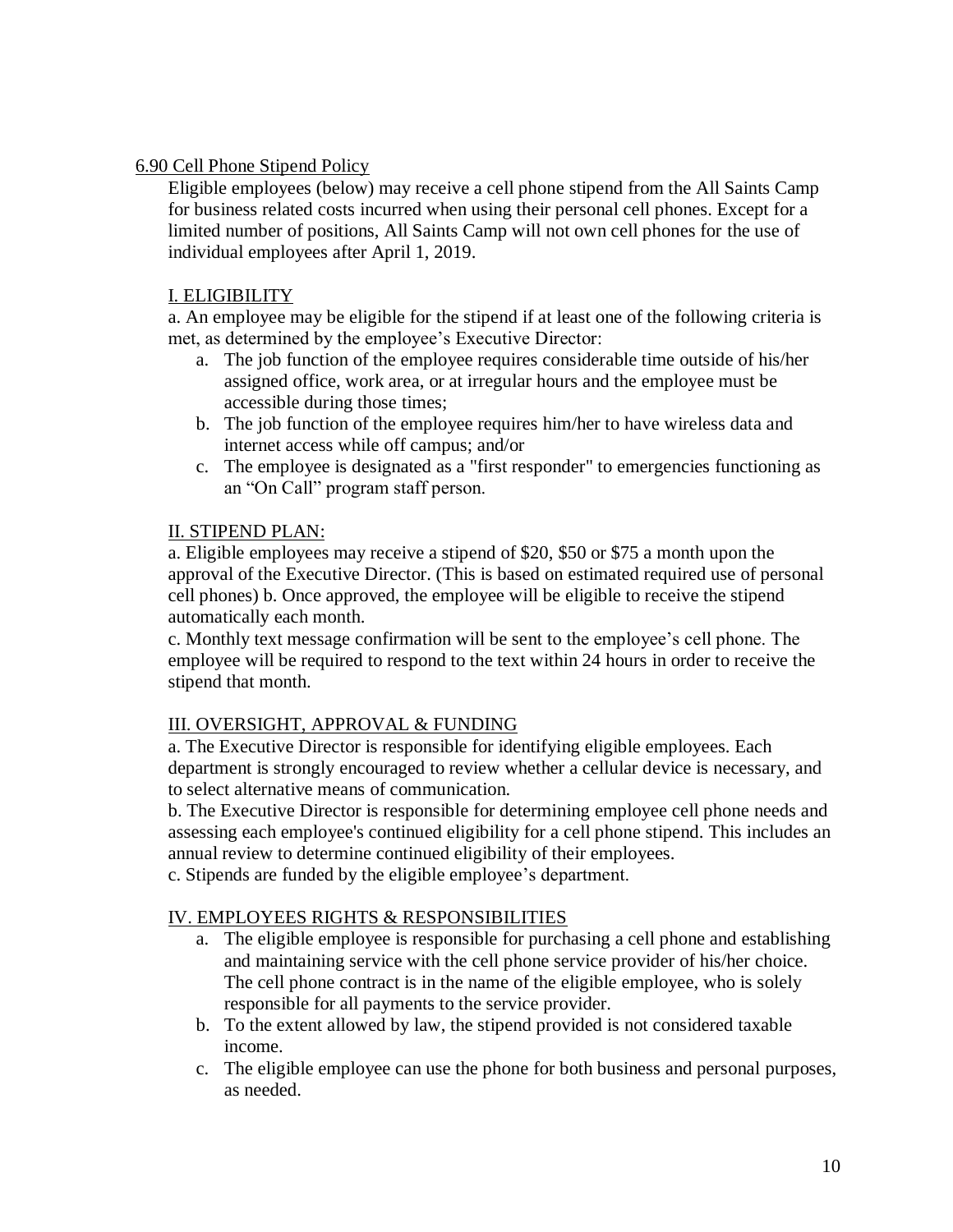

- d. If the employee terminates their cell phone service plan at any point, she/he must notify his/her supervisor within 5 business days to terminate the stipend.
- e. Camp All Saints does not accept any liability for claims, charges or disputes between the cell phone service provider and the eligible employee.

## V. CANCELLATION OR REDUCTION

- a. Any stipend will immediately cease or be reduced if:
	- i. An employee's employment with the All Saints Camp terminates;
	- ii. An employee's Executive Director determines he/she is no longer eligible for the stipend
- b. The eligible employee no longer has a cell phone or cell phone service plan; or
	- a. The All Saints Camp decides to eliminate or reduce the stipend or the eligible employee's Executive Director determines to reduce the amount of the stipend.
	- b. The eligible employee uses the cell phone in any manner contrary to local, state, or federal laws or All Saints Camp policy.

## VI. TRANSITION

- a. Employees that currently have an All Saints Camp owned cell phone or utilize a cell phone service in the name of the All Saints Camp, will transition to comply with this Policy as soon as possible, but no later than April 1, 2019.
- b. All Saints Camp will pay all costs related to cancelling such a service or transferring it to an eligible employee's name.
- c. b. The Executive Director has the right to cease cell phone support for employees under their supervision at any time.
- d. Those already receiving a cell phone stipend from the All Saints Camp:
	- i. Regardless of the current stipend amount, it will be normalized to \$20 or \$50 per-month. April 1, 2019

Those receiving total payment of their cell phone bills from the All Saints Camp: If the account is in the All Saints Camp's name, it will be transferred to the individual in possession of the phone by April 1, 2019. Those individuals will then be added to the \$50, per month stipend plan, at the time the account is transferred.

 \*Staff who currently poses a phone that is owned by the camp may continue to use that phone or trade when setting up their new account.

> During the transition, individuals will have the option to keep their current telephone numbers and/or change carriers.

i. As of 4/1/19 anyone receiving a stipend will need to respond to a monthly text verifying that their cellular device is in working order to continue receiving the stipend.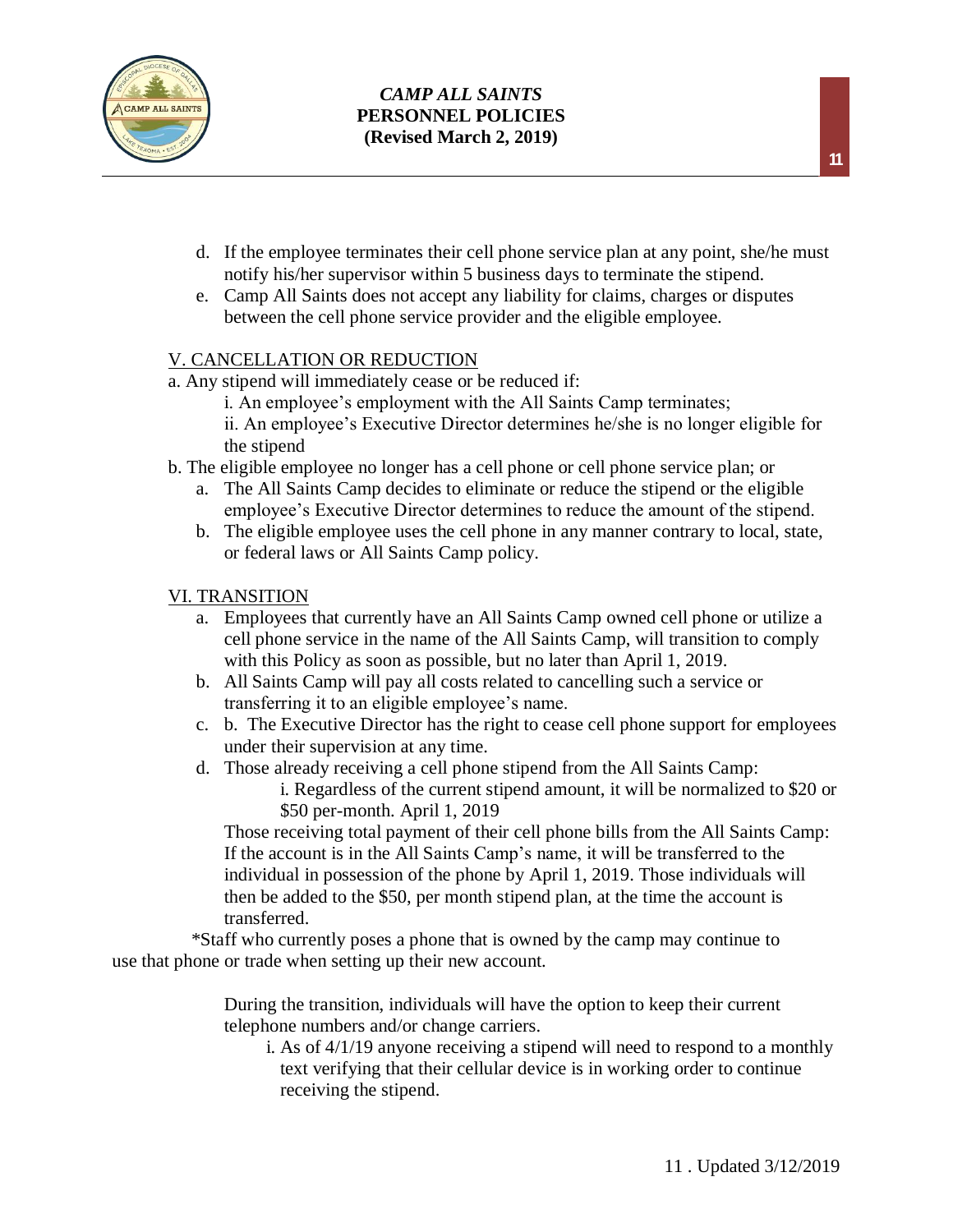## 7. Working Hours and Holidays (**HR 7.1**)

#### 7.10 Schedules

Category I employees shall organize their time schedules for the effective performance of their duties. Other employees' schedules shall be established by their supervisors in consultation with the Executive Director.

7.1.1 All employees shall receive at least 12 consecutive hours time off each week. Additionally, employees shall receive not less than one hour of time off each workday.

#### 7.20 Attendance Reports

The Personnel Officer shall receive from departmental supervisors, attendance records, including overtime hours, suitable for payroll purposes and shall maintain pertinent records in the employees' files.

#### 7.30 Holidays

Inasmuch as Camp All Saints functions as a place of ministry to the Church, and in order that campers, retreaters, and conferees might be engaged in such ministry at appropriate times, employees may be required to work on days that are normally considered holidays. The camp will close for holidays at the discretion of the Executive Director. Prior to December 1 of the previous year, the Executive Director will inform staff of such dates that the camp will be closed each year.

Those employees who are paid by the hour shall receive compensation for their employment during national holidays at a rate of one and one-half times the regular rate at which they are employed.

## **8.** Employee Benefits **(HR 7.1)**

#### 8.10 Workers' Compensation

Camp All Saints shall provide, without cost to the employee, such workers' compensation as may be required under statutes of the State of Texas.

#### 8.20 Insurance

Insurance shall be provided on the following basis:

#### 8.21 Coverage

Medical, Dental, Vision-

All employees in Category I, II, and III are eligible to be enrolled in a Medical, Dental, and Vision Benefits Program of Camp All Saints's choosing, the first month following 30 days of employment.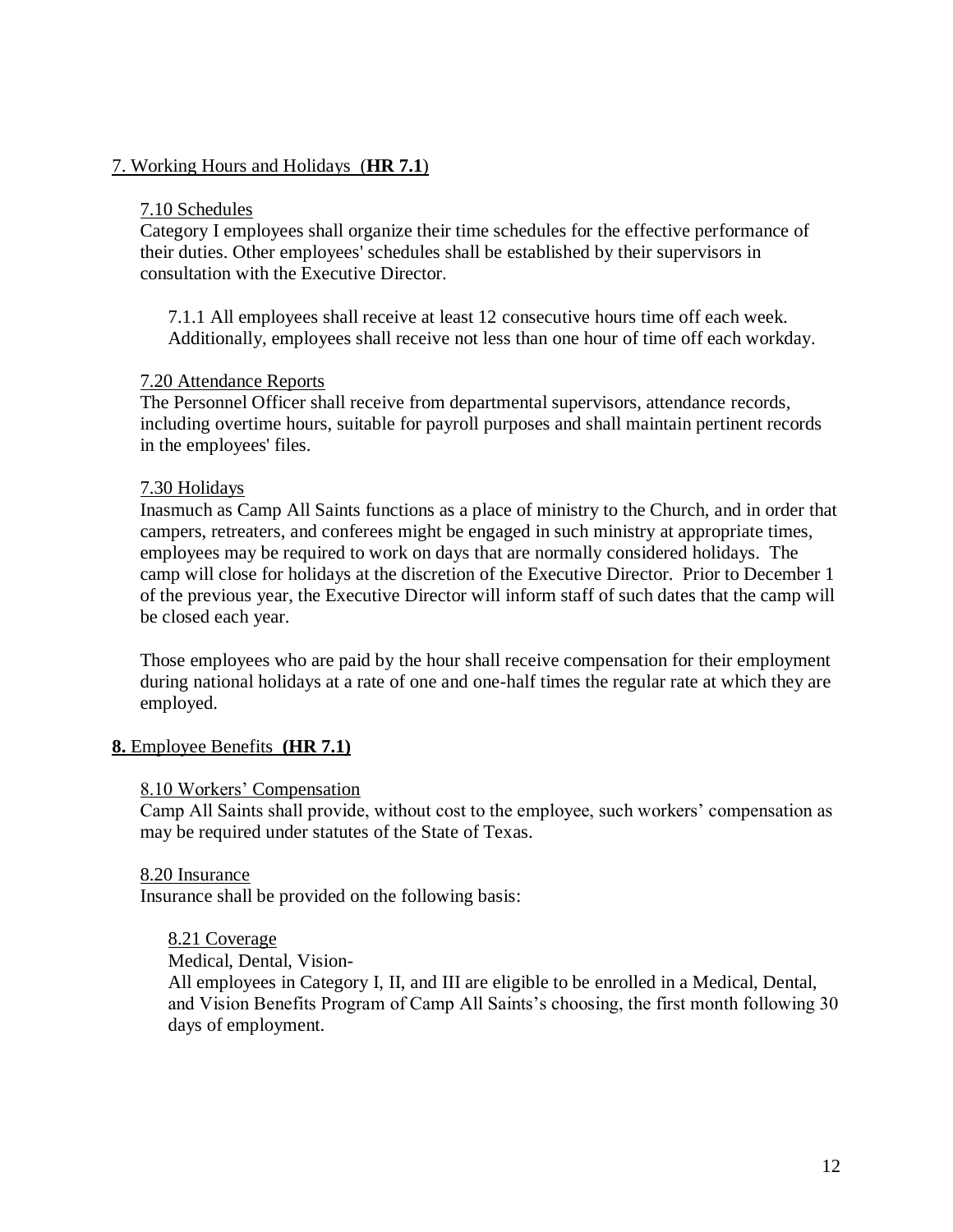

## Life-

Category I, II, and III employees shall receive coverage to equal one times the employees annual salary.

## 8.22 Dependents

Dependents of eligible employees are not covered by the above plans. Employees may purchase coverage for dependents through Camp All Saints's plan.

## 8.23 Exclusion

Employees in Categories IV, V, and VI are not included in the above coverage.

## 8.25 Unemployment

Unemployment is NOT provided by Camp All Saints to any of its employees.

## 8.30 Pension

All employees in Category I, II, and III are eligible to be enrolled in the Church Pension Group Benefits Program for Church Institutions, the first month after one year of employment. Camp All Saints shall contribute 10% of the employee's annual salary to the plan on behalf of the employee while the employee can contribute up to 5% of their annual salary.

## 8.40 Social Security

8.41 Lay Employees

Camp All Saints shall make the contributions required of employers under the Social Security Act for its lay employees.

## 8.42 Ordained Ministers

Ordained ministerial employees shall receive a Clergy Social Security Tax Allowance which shall be a percentage of salary equal to the employer contribution rate under the Social Security Act.

## 8.50 Continuing Education

It is recognized that continuing education is critical to employee performance and professional growth. The upgrading of skills benefits both the person and Camp All Saints. Camp All Saints shall provide time off, tuition, and expenses for continuing education. The type of continuing education event must be approved by the employee's supervisor and should be part of the Performance Appraisal process. All costs must be approved prior to attendance by the employee's supervisor. Continuing education expenses are to be included in the annual budget plan. All budgeted, continuing education dollars shall be used within budget calendar year.

**13**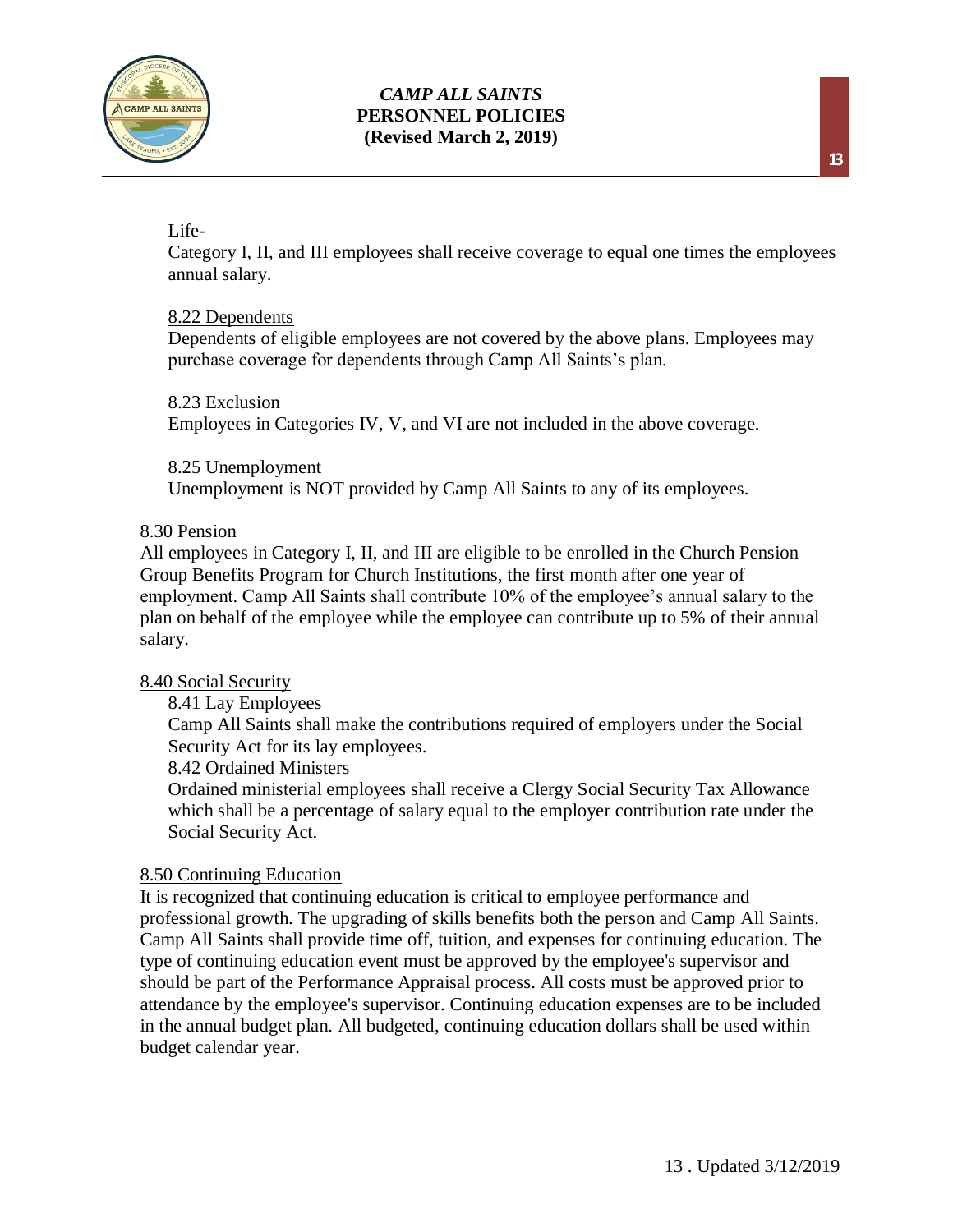#### 8.60 Sabbatical

After 7 full years of service at Camp All Saints, the Executive Director shall receive a sabbatical leave of no more than 3 months. It shall be with pay. It shall be the intent of the sabbatical leave to improve professional and/or personal skills. The employee shall inform the Bishop six months in advance of his/her intention to take a sabbatical and the proposed dates. The Bishop must approve the continuing education program selected for the sabbatical leave.

#### **9.** Time Off From Work **(HR 7.1)**

#### 9.10 Vacation

Employees shall be entitled to annual vacation leave in accordance with the following provisions:

#### 9.11 Category I

One month, or if not taken at one time, then a total of 25 working days.

## 9.12 Category II and III

Vacation is "awarded" on January 1st of each year. Prior to 12 months of employment time off is "Pro-Rated" based on the number of months served in your first year. Example: If an employee begins work on July 1 of a calendar year they will have earned five vacation days on January 1 for the following year. Only after serving for 12 months does an employee earn the full ten days that will be awarded on January 1 (not sooner).

#### 9.13 Additional Service Allowance

Employees in Categories II and III shall be allowed additional days in each year based on length of service to the Church. These totals include the above mentioned 10 days with the additional days allowed may be taken in the year beginning January 1st following the completion of the period of service indicated.

| <b>Years of Service Total</b> | <b>Number of Days Granted</b> |
|-------------------------------|-------------------------------|
|                               | 12                            |
|                               | 13                            |
|                               | 14                            |
|                               | 15                            |
| 11                            | 16                            |
| 13                            | 17                            |
| 15                            | 18                            |
|                               |                               |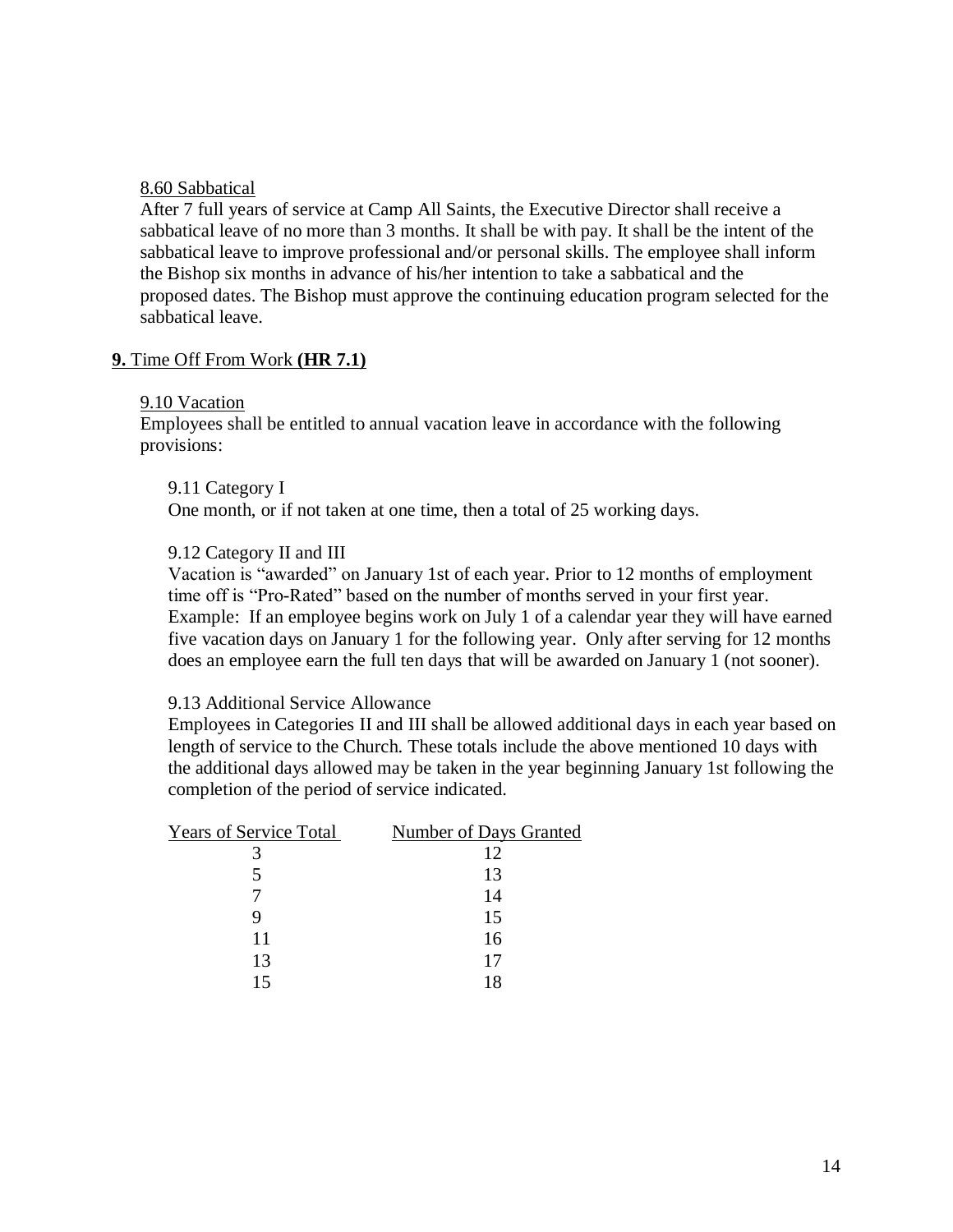

## 9.14 Scheduling of Vacation Time

Vacation dates shall be arranged by each employee in consultation with his/her supervisor, with primary consideration being given to the requirements of Camp All Saints program. Consideration may also be given to seniority as stated in Section 3.10 above.

#### 9.15 Use Within the Year

Vacation time must be taken within the specified vacation year, January 1 through December 31, and may not be carried over into succeeding years except in extenuating circumstances in which event, approval must be given by the Executive Director.

#### 9.16 Unused Vacation Time on Separation

At time of separation, an employee shall be entitled to salary in lieu of unused vested vacation time.

#### 9.17 Pay in Lieu of Vacation

Camp All Saints shall not make payment of additional salary to an employee in lieu of unused vacation time except on termination as provided in Section 9.16 above.

#### 9.18 Holidays

Employees in Categories I, II, and III shall have as paid holidays those days designated by the Executive Director as holidays on which the camp is closed in accordance with section 7.30.

#### 9.23 Sick Leave

Employees in Categories I, II, and III are entitled to sick leave as listed below, beginning with date of employment. In case of question, a doctor's certification will be required. A record of sick leave will be maintained in Camp All Saints office.

a. Seven (7) days per year, cumulative up to 21 days limit.

b. At time of separation, an employee shall not be entitled to salary in lieu of unused sick Leave time.

## 9.30 Dental or Medical Emergencies

When it is necessary for employees to have medical or dental appointments during work days, they are expected to arrange their time, in prior consultation with the Executive Director or their department supervisor, so that their responsibilities may be accomplished.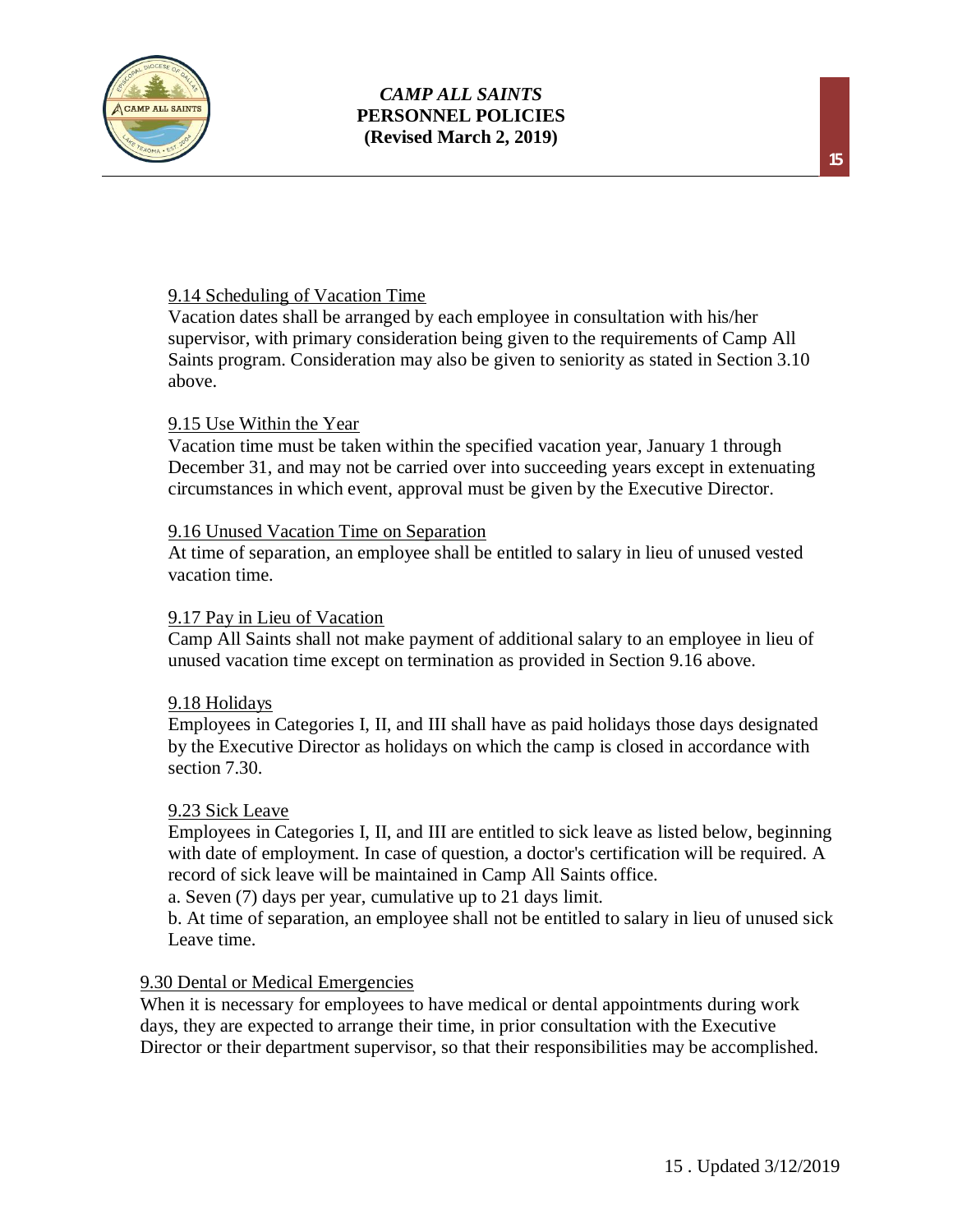## 9.40 Certification by Physician

Upon request of the Executive Director, an employee receiving sick leave shall be required to furnish upon return to work, a physician's certificate that the employee is physically able to resume his/her normal duties, or, if duties are to be restricted, the extent of the restriction shall be indicated.

## 9.50 Illness in Immediate Family

When an employee in Category I, II, or III is required to remain at home in order to care for the member of the immediate family who is ill, such time shall be arranged in consultation with the Executive Director. Members of the immediate family are defined as mother, father, spouse, or child.

## 9.60 Compassionate and Emergency Leave

In the event of death in the immediate family as defined in 9.50 above, an employee in Category I, II, or III shall be allowed leave with pay not to exceed five working days. In the event of the death of other family members, an employee shall be allowed leave with pay not to exceed two days. In emergency situations, leave with pay may be granted by the Executive Director for a limited but reasonable period.

## 9.70 Jury Duty

An employee in Category I, II, or III who is required to serve on Jury shall be entitled to full pay during the period of such service, and shall be permitted to retain fees received.

## 9.80 Diocesan or Auxiliary Activities

An employee in Category I, II, or III who is a delegate to a convention or a member of a committee or Board of a diocese or diocesan unit of an auxiliary of the church, may be granted time off at the discretion of the Executive Director while serving in that capacity provided his/her absence does not impair the normal operations of Camp All Saints.

## 9.90 Military Service

An employee who is a member of the Military Reserve or National Guard will be allowed a period of two weeks with pay to fulfill his/her military obligation. A period longer than two weeks will be without pay.

## 9.10 Leave Without Pay

Leave without pay may be granted to an employee in Category I, II, or III for personal reasons after consideration has been given to the work requirements of Camp All Saints. Approval of this leave time must be given by the Executive Director.

## 9.11 Pregnancy and Maternity

For employees in Categories I, II, and III maternity leave, for the purpose of childbearing as distinct from child rearing, may be granted upon written application to the Executive Director. Such leave shall be for twelve weeks without pay.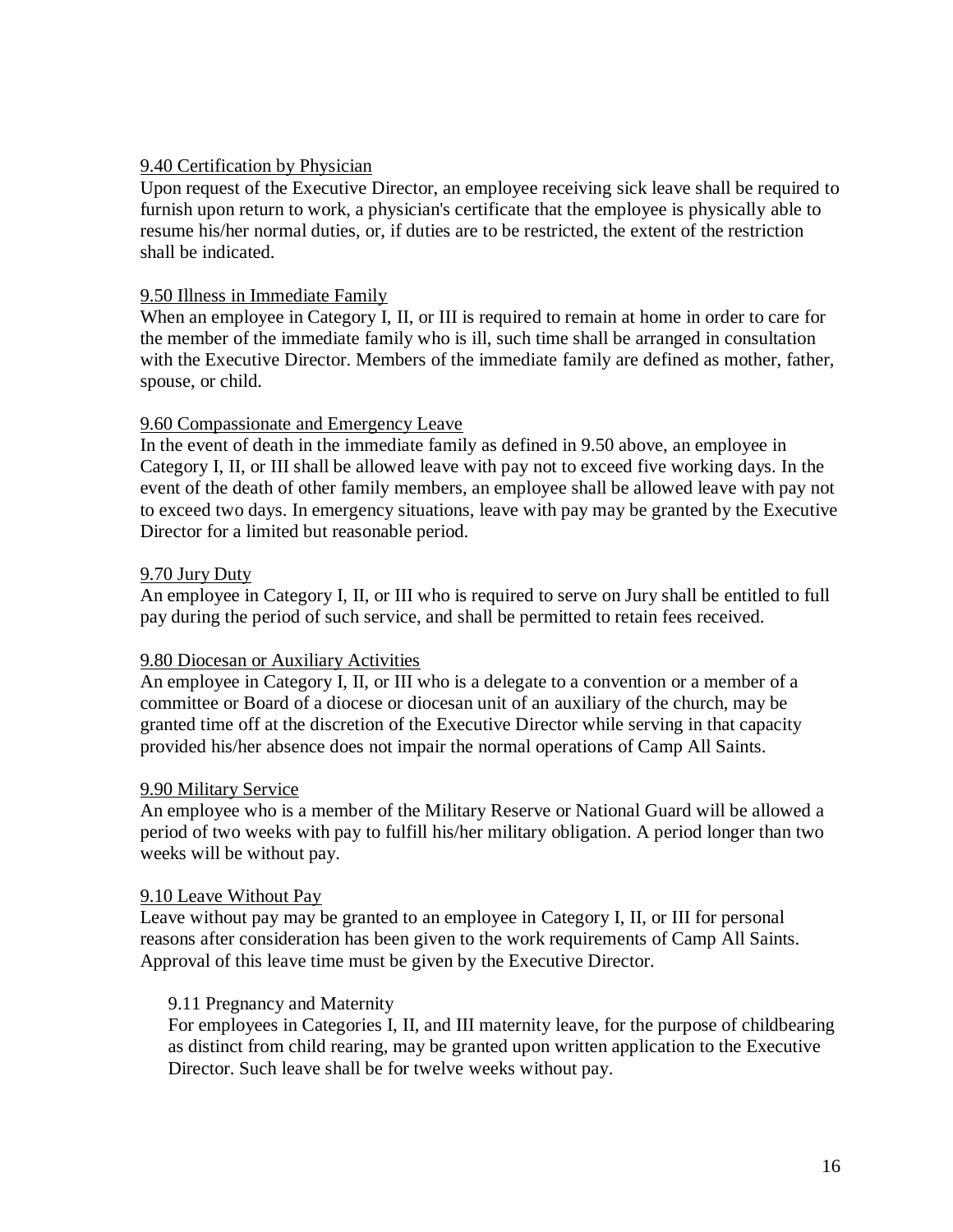

## 10. Separation and Retirement

## 10.10 Dismissal - Category I

The dismissal of employees in Category I is subject to the discretion of the Bishop.

## 10.20 Discharge of Other Employees

10.21 The services of an employee in Category II or III may be terminated at the discretion of the Executive Director and/or the appropriate department supervisor by payment of terminal salary (as specified in 10.30 below); except, in cases of gross misconduct, when no termination salary shall be paid. Gross misconduct is defined by, but not limited to gross misbehavior, sexual misconduct or harassment, wrongful use of or the theft of Corporation property, conviction of a felony, alcohol abuse, drug abuse, or disclosure of privileged information. Employees within the trial period(see 4.50 above) and employees in Categories IV, V, and VI may be discharged without payment of terminal salary.

10.22 In the case of the elimination of a position, reassignment will be made if possible. Any staff member so affected will be given notice: three months for Category I staff and one month for all others. Reasonable time off will be granted for a job search during the notice period. Terminated staff will be paid for all accrued vacation and a severance pay of two weeks in their final paycheck.

## 10.30 Terminal Salary

In ordinary circumstances, terminal salary as provided in Section 10.20 above, shall be two weeks pay. However, in extenuating circumstances, additional terminal salary may be paid at the discretion of the Executive Director, taking into consideration the cause for such discharge, length of service, etc.

## 10.40 Resignation

Category I employees shall be expected to give not less than two months notice of resignation. For all other employees, not less than two weeks notice shall be expected. No terminal salary shall be paid to employees on resignation.

## 10.50 Warnings (**HR 7.1)**

A system of warnings shall be used by an employee's supervisor for inadequate work quality and employee infractions of Camp All Saints policy. The first and second warning will be verbal and written and placed in the employee's personnel file. The third warning would ordinarily mean dismissal. In case of gross misconduct (see 10.20 above) an employee may be terminated without prior warnings.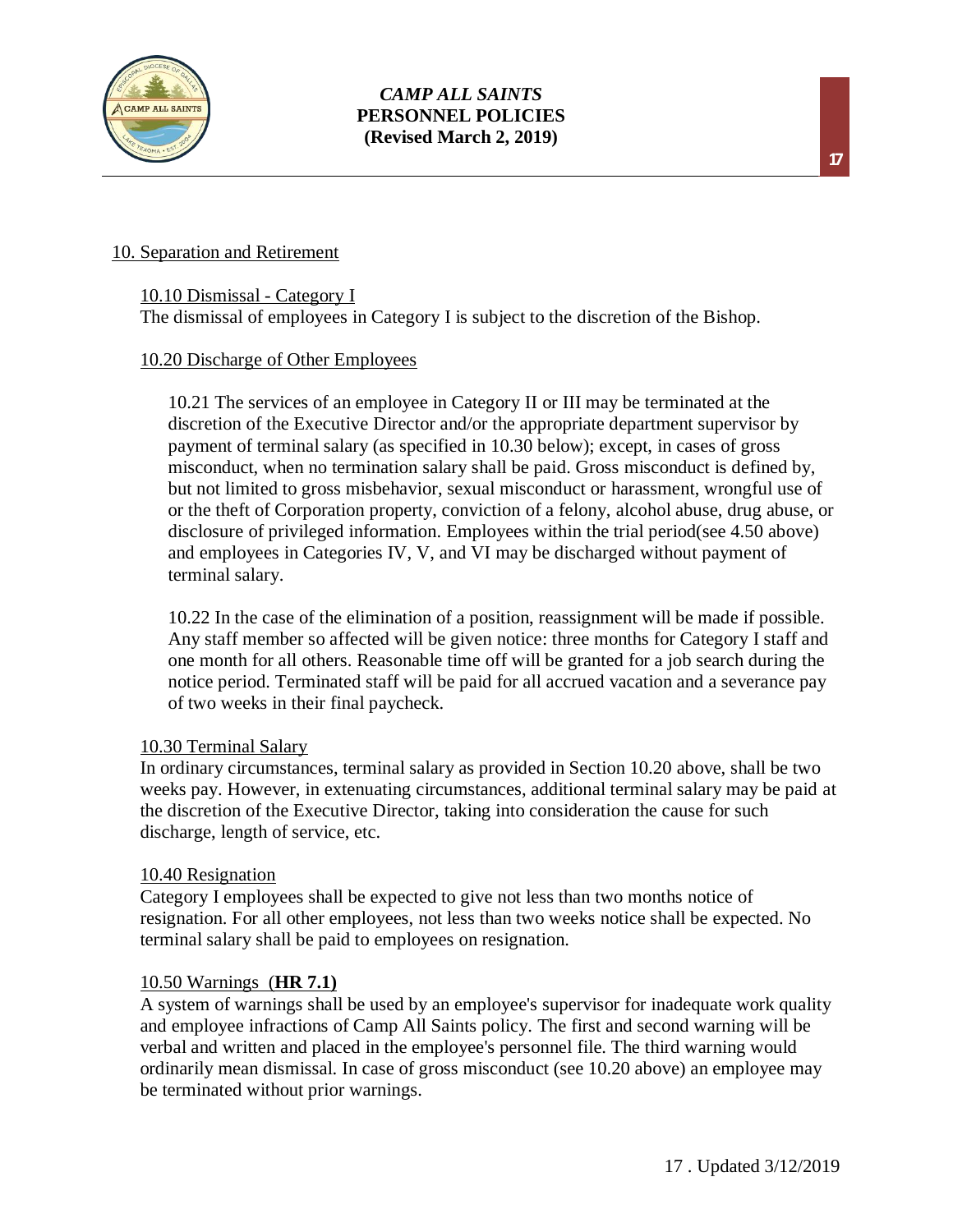## 11. Employee Relations (**HR 7.1)**

#### 11.10 Open Door Policy

Employees are encouraged to make known their suggestions and comments and to seek solutions to any problems that may arise. All supervisors will be open to employee suggestions and questions and will seek to answer questions and incorporate meritorious ideas in a timely manner.

#### 11.20 Grievance Procedure

In the event that an employee has a grievance against Camp All Saints as a result of supervisory or administrative action, such employee is entitled to take the following steps:

11.21 Discuss the matter with the Executive Director. Every effort should be made to settle the matter at this stage.

11.22 If settlement is not possible, the employee may submit in writing his/her grievance to the Bishop. The decision of the Bishop shall be final.

#### 12. Dress and Appearance

Employees and volunteers are required to be neatly groomed and appropriately dressed when working or on the grounds in view of other staff and guests. Employees and volunteers are expected to reflect in their behavior and lifestyle those values to which Camp All Saints and the Episcopal Diocese of Dallas are dedicated. Supervisors may require modification of dress and style as necessary

## 12.10 Clothing

Clothing shall be appropriate to the type of work being done. This will be determined by the immediate supervisor. Imprinted clothing will not promote smoking, drinking, or inappropriate behavior.

## 12.20 Grooming

12.21 The size, location, style and shape of body piercings will be up to the discretion of the immediate supervisor. Safety and suitability will dictate these decisions.

12.22 Tattoos and brands that promote smoking, drinking, or inappropriate behavior must be covered at all times.

12.23 Mustaches and beards may be worn, however they must be kept neatly styled. Hair must be kept clean and neatly styled with appropriate color at the discretion of the immediate supervisor. Long hair can be a safety hazard; it must be pinned up or tied when working around machinery and equipment. Hair will be covered when working in the dining facility.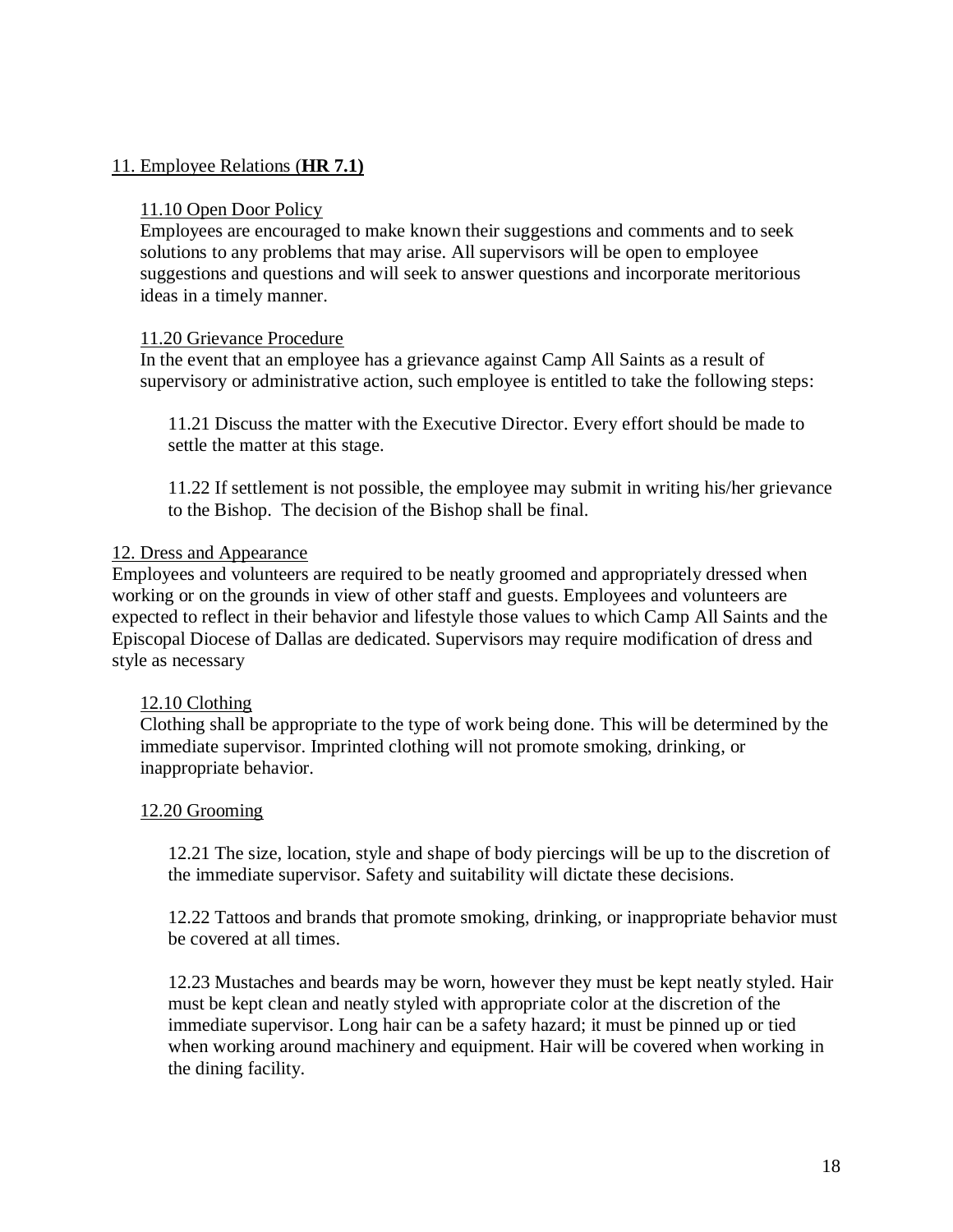

## 12.30 Swimming Attire

Modest one-piece or modest two-piece suits will be worn in the waterfront area. An example of acceptable swimwear might include a Tankini - a type of top that covers part of the midriff and a one piece sewn bottom, or a sports style two-piece suit that is designed for exercise. Examples of swimwear that are not acceptable include briefs for males or bikinis for females.

## 12.40 Personal equipment (OM-10)

Personal equipment brought to camp by staff members remains the responsibility of the staff member and the Episcopal Diocese of Dallas is not liable for any damage incurred.

#### 12.50 Personal automobiles (TR-12)

Personal automobiles of staff or volunteers must be parked in the parking area. All personal vehicles remain the responsibility of the staff member and the Episcopal Diocese of Dallas is not responsible for any damage incurred. Staff under age 18 must have written parent permission to ride in other staff vehicles, or allow others to ride in their vehicle.

#### 12.55 Vehicle Operation (TR 2.1)

At no time may a staff person transport a person in a vehicle, either personal or camp owned, on parts of the vehicle not designed for passengers.

#### 12.60 Use of personal automobiles to do camp business

Anyone using a personal auto on camp business must provide proof of personal automobile liability insurance with minimum limits of 100,000/300,000/50,000 to the main office.

#### 12.70 Use of Camp equipment

**Staff** *may* **use Camp Equipment** during time off in camp, with permission of the Camp director or his designee, but only when staff use of equipment will not interfere with the program of the camp. No Kayaking/boating after dusk.

#### 12.71 Photo Equipment

Use of cameras or any type of photo equipment is not to be used in changing areas.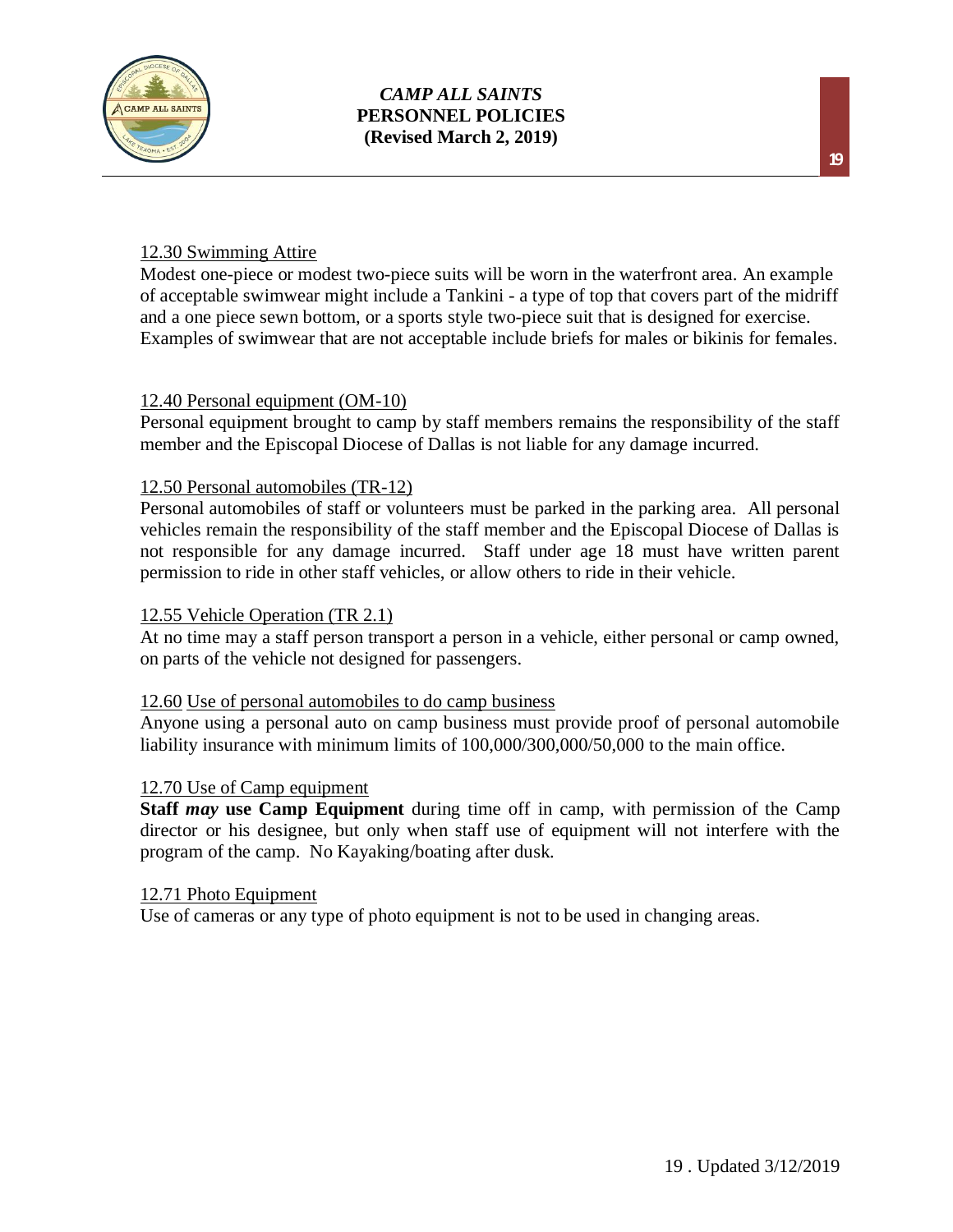## **ACKNOWLEDGEMENT OF EMPLOYEE RECEIPT AND REVIEW OF CAMP ALL SAINTS PERSONNEL POLICIES AND PROCEDURES**

Camp All Saints is a ministry of the Episcopal Diocese of Dallas. As such, the actions of its employees reflect upon the camp and the diocese. Each employee makes an important contribution to the overall success of the camp by performing his job responsibilities in accordance with All Saints' policies and procedures.

- All employees are expected to conduct themselves in accordance with camp policies and procedures.
- The camp reserves the right to revise the personnel policies in whole or part. In such situations, the revised policies supersede any previous policies.
- A copy of the Camp All Saints Personnel Policies may be acquired at the main office and will be updated as policies change.
- The language used in the Camp All Saints Personnel Polices does not create an employment contract between the employee and the camp.

\_\_\_\_\_\_\_\_\_\_\_\_\_\_\_\_\_\_\_\_\_\_\_\_\_\_\_\_ \_\_\_\_\_\_\_\_\_\_\_\_\_\_\_\_\_\_\_\_\_\_\_\_\_\_\_\_

**Acknowledgement of Receipt:** I certify that I have received and reviewed the Camp All Saints Personnel Policies and understand that it is my responsibility as an employee to understand and abide by the camp's policies. I further understand that, if I have any questions about the personnel policies, I may ask my supervisor or the Executive Director for help. I also realize that this statement will become a permanent part of my personnel file.

Print Name Employee Signature

\_\_\_\_\_\_\_\_\_\_\_\_\_\_\_\_\_\_\_\_\_\_\_\_\_\_\_\_

**Date**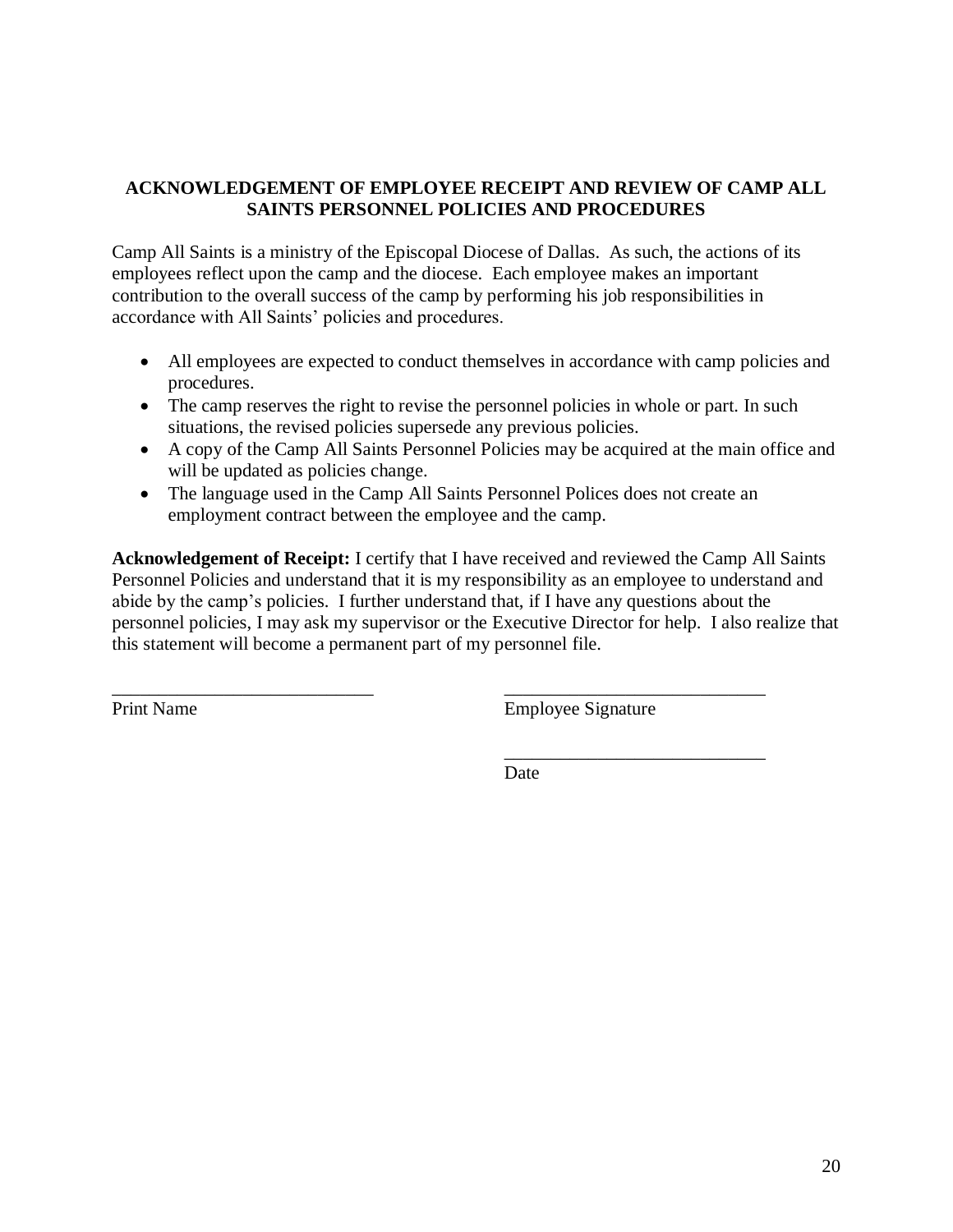

# **Appendices:**

- 1. All Saints Performance Review **(HR 7.1)**
- 2. Corrective Action Plan **(HR 7.1)**
- 3. Staff Self-Evaluation Questionnaire **(HR 7.1)**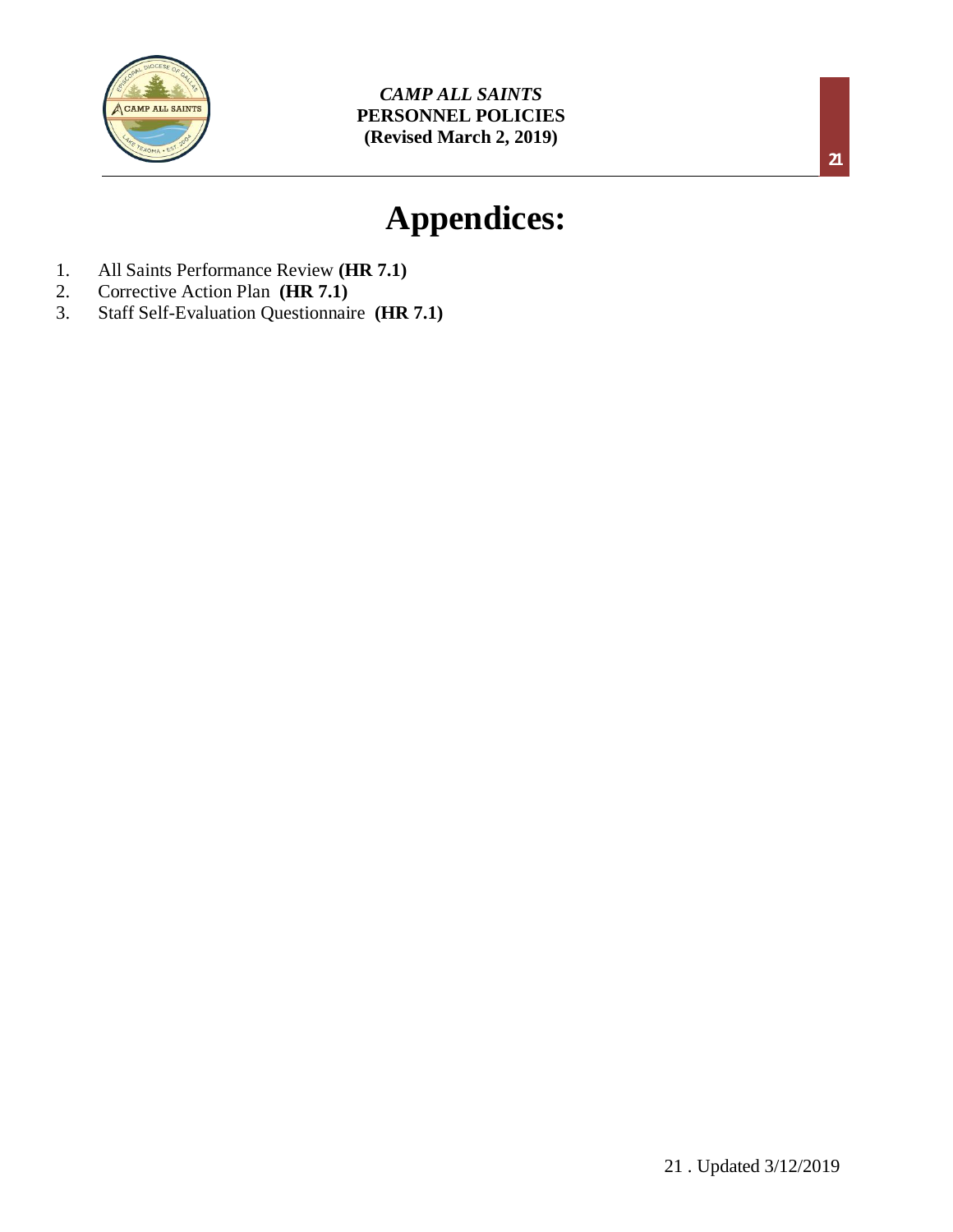## **All Saints Performance Review**

**Staff member:\_\_\_\_\_\_\_\_\_\_\_\_\_\_\_\_\_\_\_\_\_\_\_\_\_\_ Supervisor:\_\_\_\_\_\_\_\_\_\_\_\_\_\_\_\_\_\_\_\_\_\_\_\_\_\_ Date:\_\_\_\_\_\_\_\_\_\_\_\_\_\_\_\_**

## **STAFF QUALITIES**

For the categories listed below, please rate the employee as either satisfactory (S) or unsatisfactory (U), and provide any relevant notes or comments.

| <b>SKILLS</b>                                    | <b>RATING</b> | <b>COMMENTS</b> |
|--------------------------------------------------|---------------|-----------------|
| <b>Quantity of work</b>                          |               |                 |
| <b>Quality of work</b>                           |               |                 |
| <b>Following camp policies</b><br>and procedures |               |                 |
| <b>Safety regulations</b>                        |               |                 |
| <b>Managing hazards</b>                          |               |                 |
| <b>Emergency procedures</b>                      |               |                 |
| Appropriate instruction<br>(if applicable)       |               |                 |
| <b>Overall Job Performance</b>                   |               |                 |

\_\_\_\_\_\_\_\_\_\_\_\_\_\_\_\_\_\_\_\_\_\_\_\_\_\_\_\_\_\_\_\_\_\_\_\_\_\_\_\_\_\_\_\_\_\_\_\_\_\_\_\_\_\_\_\_\_\_\_\_\_\_\_\_\_\_\_\_\_\_\_\_\_\_\_\_\_\_\_\_\_

\_\_\_\_\_\_\_\_\_\_\_\_\_\_\_\_\_\_\_\_\_\_\_\_\_\_\_\_\_\_\_\_\_\_\_\_\_\_\_\_\_\_\_\_\_\_\_\_\_\_\_\_\_\_\_\_\_\_\_\_\_\_\_\_\_\_\_\_\_\_\_\_\_\_\_\_\_\_\_\_\_\_\_\_\_\_

\_\_\_\_\_\_\_\_\_\_\_\_\_\_\_\_\_\_\_\_\_\_\_\_\_\_\_\_\_\_\_\_\_\_\_\_\_\_\_\_\_\_\_\_\_\_\_\_\_\_\_\_\_\_\_\_\_\_\_\_\_\_\_\_\_\_\_\_\_\_\_\_\_\_\_\_\_\_\_\_\_\_\_\_\_\_\_\_\_\_\_\_\_

\_\_\_\_\_\_\_\_\_\_\_\_\_\_\_\_\_\_\_\_\_\_\_\_\_\_\_\_\_\_\_\_\_\_\_\_\_\_\_\_\_\_\_\_\_\_\_\_\_\_\_\_\_\_\_\_\_\_\_\_\_\_\_\_\_\_\_\_\_\_\_\_\_\_\_\_\_\_\_\_\_\_\_\_\_\_\_

What goals and expectations does the supervisor have for the staff member? \_\_\_\_\_\_\_\_\_\_\_\_\_\_\_\_\_\_\_\_\_\_\_\_\_

\_\_\_\_\_\_\_\_\_\_\_\_\_\_\_\_\_\_\_\_\_\_\_\_\_\_\_\_\_\_\_\_\_\_\_\_\_\_\_\_\_\_\_\_\_\_\_\_\_\_\_\_\_\_\_\_\_\_\_\_\_\_\_\_\_\_\_\_\_\_\_\_\_\_\_\_\_\_\_\_\_\_\_\_\_\_\_\_\_\_\_\_\_

What are the staff member's strengths? \_\_\_\_\_\_\_\_\_\_\_\_\_\_\_\_\_\_\_\_\_\_\_\_\_\_\_\_\_\_\_\_\_\_\_\_\_\_\_\_\_\_\_\_\_\_\_\_\_\_\_\_\_\_\_

| List some of the staff member's accomplishments from the past year? |  |
|---------------------------------------------------------------------|--|
|                                                                     |  |

\_\_\_\_\_\_\_\_\_\_\_\_\_\_\_\_\_\_\_\_\_\_\_\_\_\_\_\_\_\_\_\_\_\_\_\_\_\_\_\_\_\_\_\_\_\_\_\_\_\_\_\_\_\_\_\_\_\_\_\_\_\_\_\_\_\_\_\_\_\_\_\_\_\_\_\_\_\_\_\_\_\_\_\_\_\_\_\_\_\_\_\_\_

What areas that the staff member most needs to improve? \_\_\_\_\_\_\_\_\_\_\_\_\_\_\_\_\_\_\_\_\_\_\_\_\_\_\_\_\_\_\_\_\_\_\_\_\_\_\_\_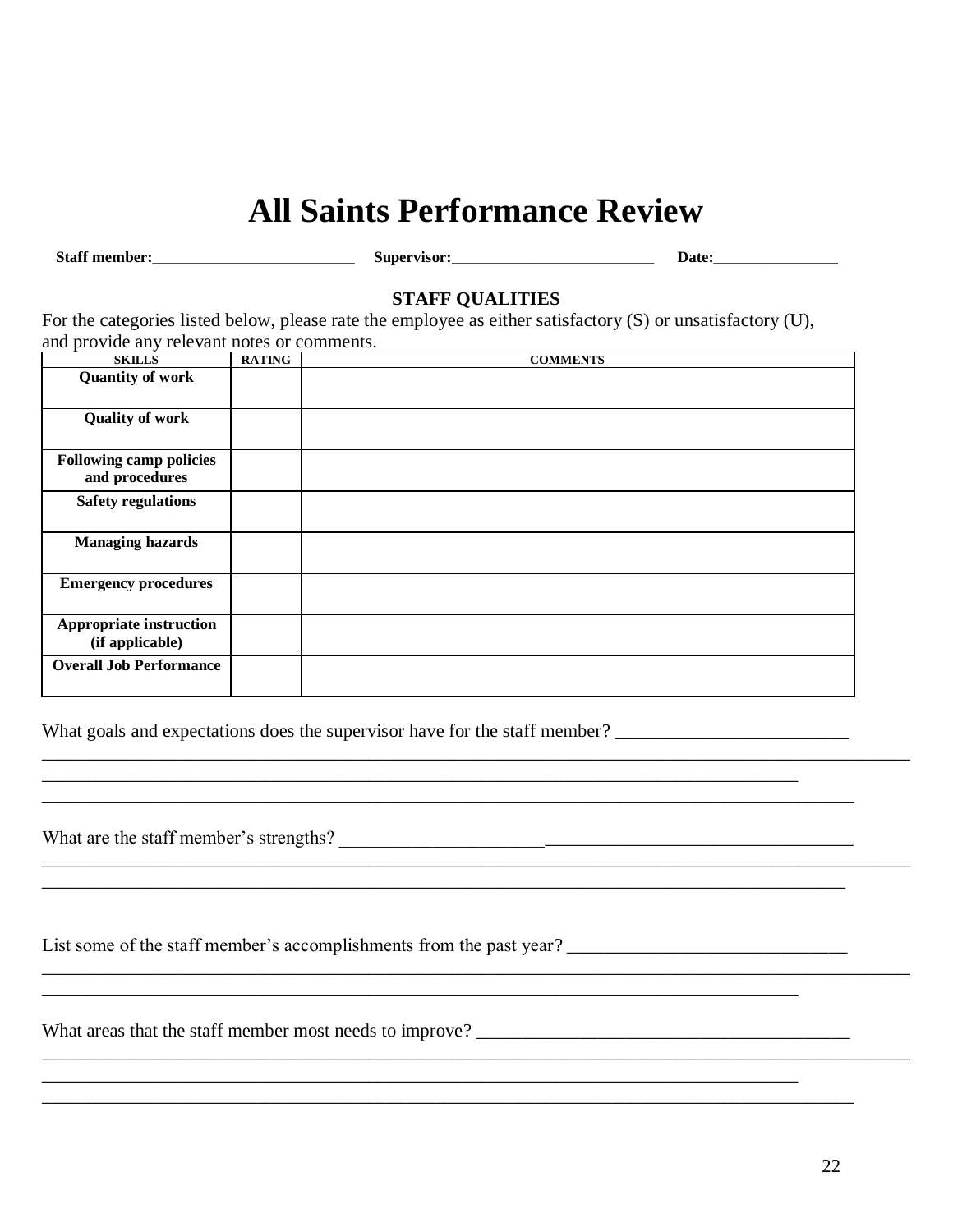

## **Corrective Action Plan**

| At this time, does this staff member require any immediate corrective action?<br>(If yes, please complete the following section): | Yes | N <sub>0</sub> |
|-----------------------------------------------------------------------------------------------------------------------------------|-----|----------------|
| Please list no more than three areas for immediate corrective action:                                                             |     |                |
| One Month Plan for Correction:                                                                                                    |     |                |
| Measurable goals due for the one month time period: _____________________________                                                 |     |                |
| Three Month Plan for Correction:                                                                                                  |     |                |
|                                                                                                                                   |     |                |
|                                                                                                                                   |     | Date:          |
|                                                                                                                                   |     |                |
|                                                                                                                                   |     | Date:_________ |

 $\mathbf{z}$